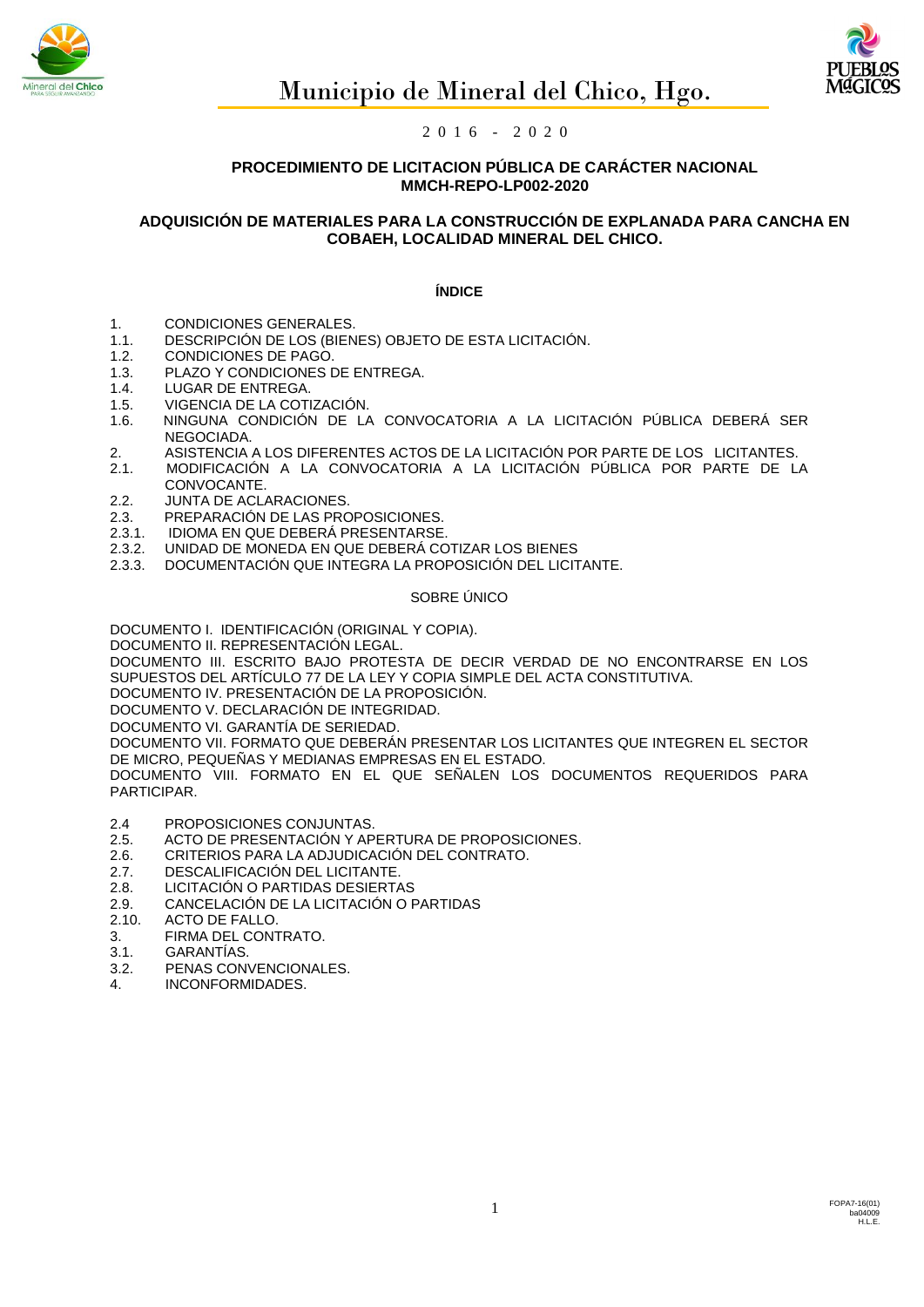



## **PROCEDIMIENTO DE LICITACION PÚBLICA DE CARÁCTER NACIONAL MMCH-REPO-LP002-2020**

# **ADQUISICIÓN DE MATERIALES PARA LA CONSTRUCCIÓN DE EXPLANADA PARA CANCHA EN COBAEH, LOCALIDAD MINERAL DEL CHICO.**

# **LA PRESENTE LICITACIÓN PÚBLICA SERÁ PRESENCIAL**

## **1. CONDICIONES GENERALES**

EN CUMPLIMIENTO A LAS DISPOSICIONES QUE ESTABLECE LA CONSTITUCIÓN POLÍTICA DEL ESTADO LIBRE Y SOBERANO DE HIDALGO EN SU ARTÍCULO 108 Y LA LEY DE ADQUISICIONES, ARRENDAMIENTOS Y SERVICIOS DEL SECTOR PÚBLICO DEL ESTADO DE HIDALGO **EN SUS ARTÍCULOS 39, 40 Y 41, SU REGLAMENTO Y DEMÁS CORRELATIVOS, CONVOCA A LAS PERSONAS FÍSICAS Y MORALES CON CAPACIDAD TÉCNICA Y ECONÓMICA QUE DESEEN PARTICIPAR EN LA LICITACIÓN PÚBLICA NACIONAL NO. MMCH-REPO-LP002-2020, PARA LA ADQUISICIÓN DE MATERIALES PARA CONSTRUCCIÓN DE EXPLANADA PARA CANCHA EN COBAEH, LOC. MINERAL DEL CHICO,** CON DISPONIBILIDAD PRESUPUESTARIA AUTORIZADA MEDIANTE OFICIO DE AUTORIZACIÓN **NO. H.A.-A-REPO/2020-038-005**, EMITIDO POR LA SÍNDICA PROCURADORA DEL MUNICIPIO DEL MINERAL DEL CHICO, HGO., DEL EJERCICIO FISCAL 2020, CONFORME A LA PRESENTE CONVOCATORIA PÚBLICA.

PARA LA REDUCCIÓN DE TIEMPOS ACTA NO. **002** DE FECHA **19 DE MARZO DEL 2020**, AUTORIZADO POR EL COMITÉ DE ADQUISICIONES, ARRENDAMIENTOS Y SERVICIOS DEL SECTOR PÚBLICO DEL AYUNTAMIENTO DE MINERAL DEL CHICO.

## **1.1. DESCRIPCIÓN DE LOS** BIENES, **OBJETO DE ESTA LICITACIÓN.**

LOS BIENES, OBJETO DE ESTA LICITACIÓN SE DESCRIBEN EN EL **ANEXO 1** DE ESTA CONVOCATORIA A LA LICITACIÓN PÚBLICA, LA CUAL CONFORMA UN TOTAL DE **08** PARTIDAS.

## **1.2. CONDICIONES DE PAGO**

EL PAGO (TOTAL) SE EFECTUARÁ A LOS **05** DÍAS HÁBILES DESPUÉS DE LA ENTREGA TOTAL DEL (LOS) **BIENES** Y A SATISFACCIÓN DEL MUNICIPIO DEL MINERAL DEL CHICO, HGO., LOS PRECIOS PERMANECERÁN FIJOS Y NO HABRÁ ESCALATORIA ALGUNA.

## **1.3. PLAZO Y CONDICIONES DE ENTREGA**

EL PLAZO DE ENTREGA SERÁ DE **10** DÍAS HÀBILES, CONTADOS A PARTIR DE LA FIRMA DEL CONTRATO CORRESPONDIENTE.

LOS GASTOS POR CONCEPTO DE FLETES, SEGUROS, MANIOBRAS DE CARGA Y DESCARGA ETC., DEBERÁN ESTAR CONSIDERADOS EN EL PRECIO UNITARIO DEL LOS BIENES, EL PROVEEDOR EFECTUARÁ EL TRASLADO DEL BIEN POR SU EXCLUSIVA CUENTA, BAJO SU RESPONSABILIDAD DEL DAÑO QUE PUEDA SUFRIR EL MISMO DURANTE EL TRASLADO.

## **1.4. LUGAR DE ENTREGA.**

SE HARÁ EN LA PROPIA LOCALIDAD A PIE DE OBRA, PARTICULARMENTE EN LA LOCALIDAD DE **MINERAL DEL CHICO,** EN HORARIO **8:30 A 16:30 HRS.** DE LUNES A VIERNES Y SÁBADOS DE **8:30 A 13:00 HRS**.

# **1.5. VIGENCIA DE LA COTIZACIÓN.**

LA VIGENCIA DE LA COTIZACIÓN ES COMO MÍNIMO DE **30** DÍAS HÁBILES. LOS LICITANTES DEBERAN APEGARSE ESTRICTAMENTE A LAS CONDICIONES ESTABLECIDAS EN LOS PUNTOS 1.2, 1.3, 1.4 Y 1.5.

## **1.6 NINGUNA CONDICIÓN DE LA CONVOCATORIA A LA LICITACIÓN PÚBLICA DEBERÁ SER NEGOCIADA.**

LAS CONDICIONES CONTENIDAS EN LA CONVOCATORIA A LA LICITACIÓN Y EN LAS PROPOSICIONES PRESENTADAS POR LOS LICITANTES NO PODRÁN SER NEGOCIADAS.

# **2. ASISTENCIA A LOS DIFERENTES ACTOS DE LA LICITACIÓN POR PARTE DE LOS LICITANTES.**

LA PRESENTE LICITACIÓN PÚBLICA SERÁ PRESENCIAL.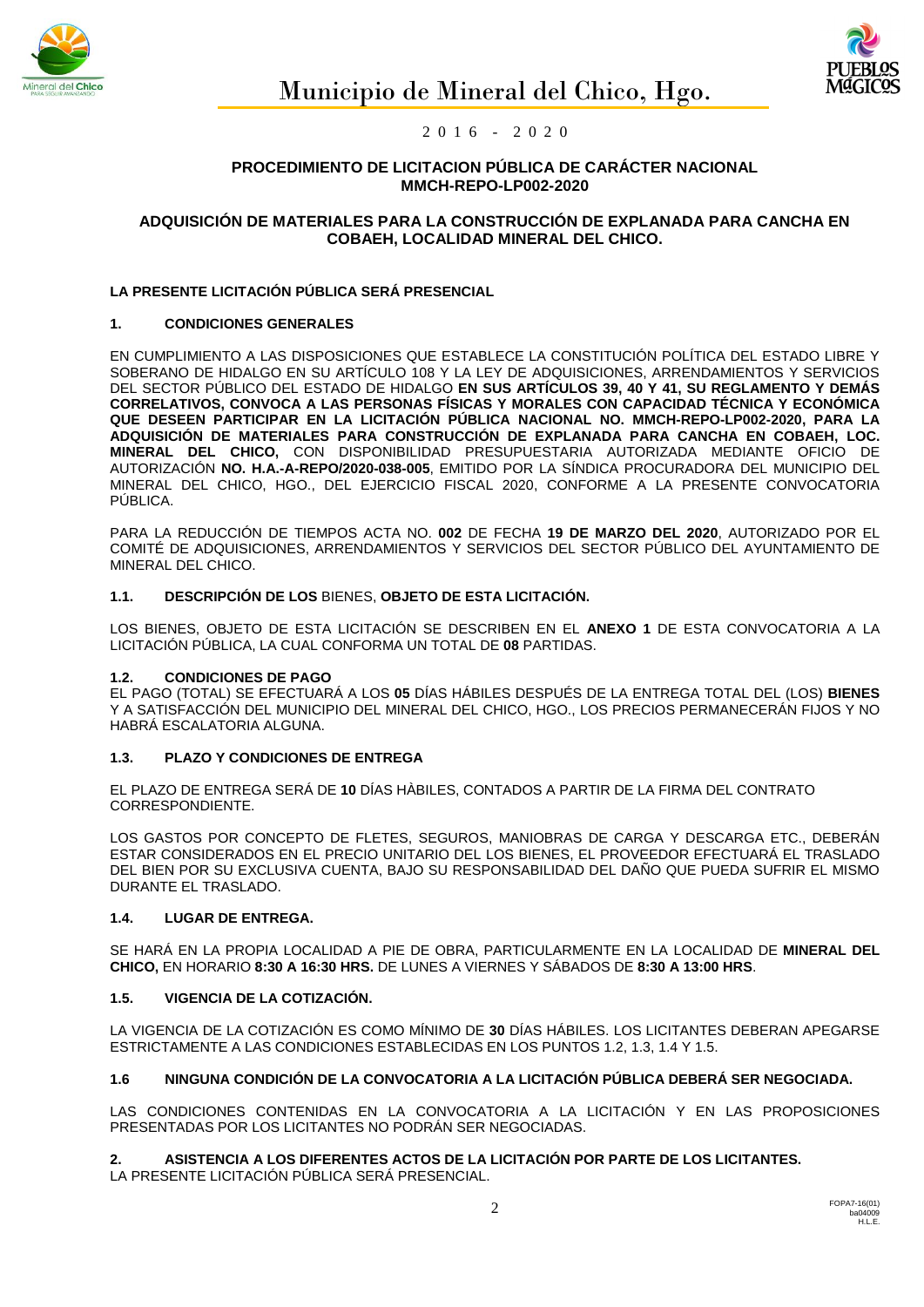



## **PROCEDIMIENTO DE LICITACION PÚBLICA DE CARÁCTER NACIONAL MMCH-REPO-LP002-2020**

## **ADQUISICIÓN DE MATERIALES PARA LA CONSTRUCCIÓN DE EXPLANADA PARA CANCHA EN COBAEH, LOCALIDAD MINERAL DEL CHICO.**

#### PREVIO AL ACTO DE **PRESENTACIÓN Y APERTURA DE PROPOSICIONES, EL CONVOCANTE PODRÁ EFECTUAR EL REGISTRO DE PARTICIPANTES.**

LA O LAS JUNTAS DE ACLARACIONES, EL ACTO DE PRESENTACIÓN Y APERTURA DE PROPOSICIONES Y EL ACTO DE FALLO, SE REALIZARÁN DE MANERA PRESENCIAL, A LOS CUALES PODRÁN ASISTIR LOS LICITANTES, SIN PERJUICIO DE QUE EL FALLO PUEDA NOTIFICARSE POR ESCRITO CONFORME A LO DISPUESTO POR EL ARTÍCULO 50 DE LA LEY.

A LOS ACTOS DEL PROCEDIMIENTO DE LICITACIÓN PÚBLICA PODRÁ ASISTIR CUALQUIER PERSONA EN CALIDAD DE OBSERVADOR, BAJO LA CONDICIÓN DE REGISTRAR SU ASISTENCIA Y ABSTENERSE DE INTERVENIR EN CUALQUIER FORMA EN LOS MISMOS, POR LO QUE NO FIRMARÁN NINGÚN DOCUMENTO QUE TENGA RELACIÓN CON EL ACTO AL QUE ASISTAN, DE ACUERDO A LO ESTABLECIDO EN EL ARTÍCULO 33 DE LA LEY.

DURANTE LOS ACTOS DE LA JUNTA DE ACLARACIONES, PRESENTACIÓN Y APERTURA DE PROPOSICIONES, Y FALLO, ÚNICAMENTE SE PERMITIRÁ EL ACCESO A LOS MISMOS A UN SÓLO REPRESENTANTE POR EMPRESA.

DURANTE EL DESARROLLO DE LA LICITACIÓN, LOS LICITANTES NO PODRÁN TENER CONTACTO CON LAS ÁREAS EVALUADORAS DE LOS BIENES.

LAS ACTAS DE LAS JUNTAS DE ACLARACIONES, DEL ACTO DE PRESENTACIÓN Y APERTURA DE PROPOSICIONES, Y DE LA JUNTA PÚBLICA EN LA QUE SE DÉ A CONOCER EL FALLO SERÁN FIRMADAS POR LOS LICITANTES QUE HUBIERAN ASISTIDO, SIN QUE LA FALTA DE FIRMA DE ALGUNO DE ELLOS RESTE VALIDEZ O EFECTOS A LAS MISMAS, DE LAS CUALES SE PODRÁ ENTREGAR UNA COPIA A DICHOS ASISTENTES Y AL FINALIZAR CADA ACTO SE FIJARÁ UN EJEMPLAR DEL ACTA CORRESPONDIENTE EN UN LUGAR VISIBLE AL QUE TENDRÁ ACCESO EL PÚBLICO, EN EL DOMICILIO DEL ÁREA RESPONSABLE DEL PROCEDIMIENTO DE CONTRATACIÓN, POR UN TÉRMINO NO MENOR DE **CINCO DÍAS HÁBILES.**

ASIMISMO, SE DIFUNDIRÁ UN EJEMPLAR DE DICHAS ACTAS EN LA PÁGINA DE INTERNET DE ESTA CONVOCANTE. DICHO PROCEDIMIENTO SUSTITUIRÁ A LA NOTIFICACIÓN PERSONAL.

## **2.1. MODIFICACIÓN DE LA CONVOCATORIA A LA LICITACIÓN PÚBLICA POR PARTE DE LA CONVOCANTE.**

EL **MUNICIPIO DEL MINERAL DEL CHICO, HGO.,** SIEMPRE QUE ELLO NO TENGA POR OBJETO LIMITAR EL NÚMERO DE LICITANTES, PODRÁ MODIFICAR ASPECTOS ESTABLECIDOS EN LA CONVOCATORIA, A PARTIR DE LA FECHA EN QUE SEA PUBLICADA Y HASTA, INCLUSIVE, EL QUINTO DÍA HÁBIL PREVIO AL ACTO DE PRESENTACIÓN Y APERTURA DE PROPOSICIONES, RECORRIÉNDOSE LOS DEMÁS PLAZOS, DICHAS MODIFICACIONES SE DIFUNDIRÁN EN LA PÁGINA DE INTERNET: www.mineraldelchico.gob.mx A MÁS TARDAR EN LA JUNTA DE ACLARACIONES.

LAS MODIFICACIONES QUE SE MENCIONAN EN EL PÁRRAFO ANTERIOR, EN NINGÚN CASO PODRÁN CONSISTIR EN LA SUSTITUCIÓN DE LOS BIENES CONVOCADOS ORIGINALMENTE, EN LA ADICIÓN DE OTROS DE DISTINTOS RUBROS O EN LA VARIACIÓN SIGNIFICATIVA DE SUS CARACTERÍSTICAS. CUALQUIER MODIFICACIÓN A LA CONVOCATORIA A LA LICITACIÓN PÚBLICA, INCLUYENDO LAS QUE RESULTEN DE LA JUNTA DE ACLARACIONES, FORMARÁ PARTE DE LA MISMA Y DEBERÁ SER CONSIDERADA POR LOS LICITANTES EN LA ELABORACIÓN DE SU PROPOSICIÓN.

# **2.2 JUNTA DE ACLARACIONES.**

LA JUNTA DE ACLARACIONES SE LLEVARÁ A CABO EL DÍA **08** DE **ABRIL** DE 20**20**, A LAS **12:30** HORAS, EN LA SALA DE **CABILDOS**, SITA EN: **PLAZA PRINCIPAL S/N MINERAL DEL CHICO, HIDALGO., C.P. 42120.**

LA ASISTENCIA A LA JUNTA DE ACLARACIONES ES OPTATIVA PARA LOS LICITANTES.

EL ACTO SERÁ PRESIDIDO POR EL PRESIDENTE DEL COMITÉ, QUIÉN SERÁ ASISTIDO POR UN REPRESENTANTE DEL ÁREA TÉCNICA O USUARIA DE LOS BIENES, A FIN DE QUE SE RESUELVAN EN FORMA CLARA Y PRECISA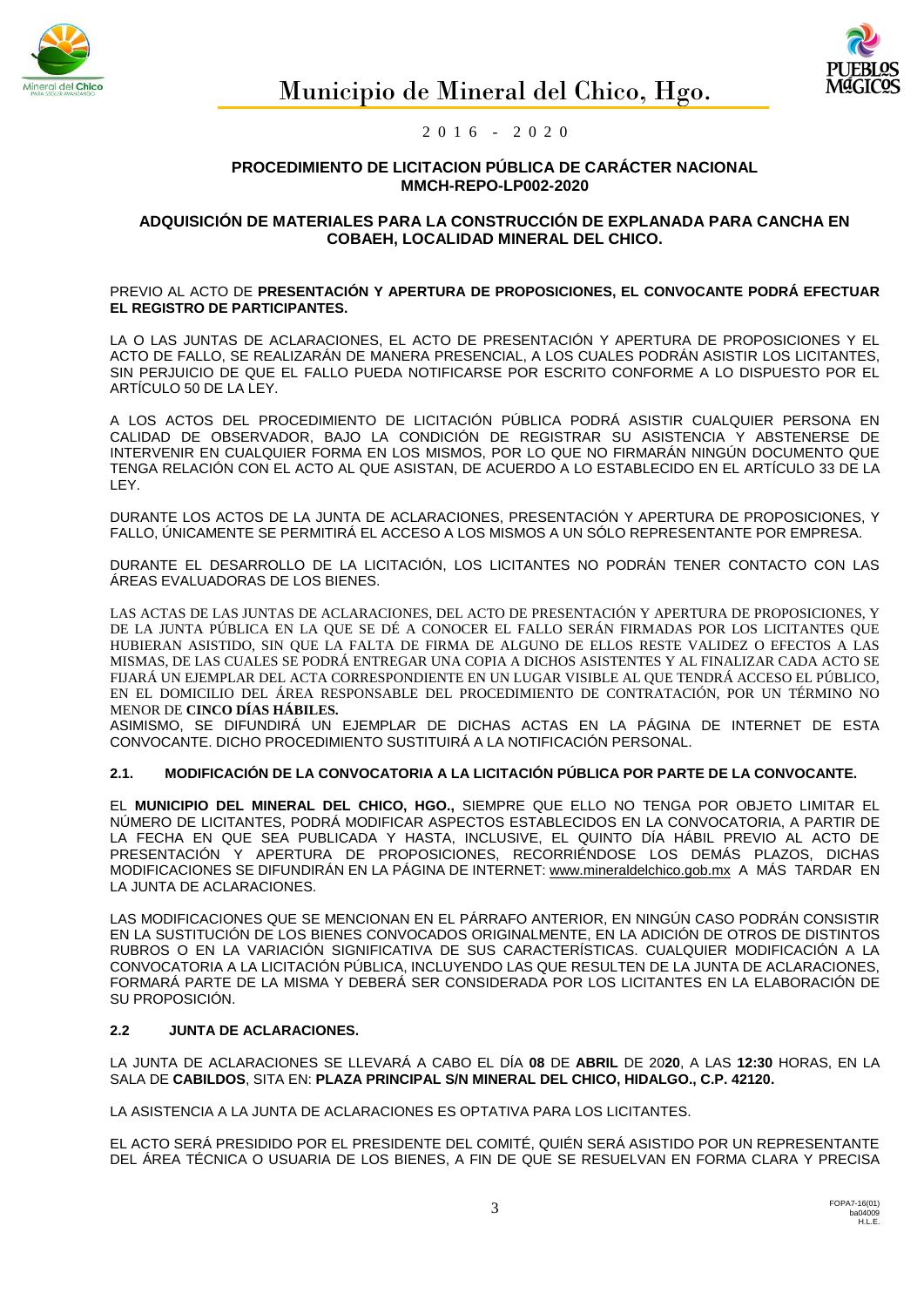



## **PROCEDIMIENTO DE LICITACION PÚBLICA DE CARÁCTER NACIONAL MMCH-REPO-LP002-2020**

## **ADQUISICIÓN DE MATERIALES PARA LA CONSTRUCCIÓN DE EXPLANADA PARA CANCHA EN COBAEH, LOCALIDAD MINERAL DEL CHICO.**

LAS DUDAS Y PLANTEAMIENTOS DE LOS LICITANTES RELACIONADOS CON LOS ASPECTOS CONTENIDOS EN LA CONVOCATORIA.

LAS PERSONAS QUE PRETENDAN SOLICITAR ACLARACIONES A LOS ASPECTOS CONTENIDOS EN LA CONVOCATORIA A LA LICITACIÓN PÚBLICA DEBERÁN PRESENTAR UN ESCRITO, EN EL QUE EXPRESEN SU INTERÉS EN PARTICIPAR EN LA LICITACIÓN, POR SÍ O EN REPRESENTACIÓN DE UN TERCERO, MANIFESTANDO EN TODOS LOS CASOS LOS SIGUIENTES DATOS:

A) DEL LICITANTE: REGISTRO FEDERAL DE CONTRIBUYENTES, NOMBRE Y DOMICILIO, ASÍ COMO, EN SU CASO, DE SU APODERADO O REPRESENTANTE. TRATÁNDOSE DE PERSONAS MORALES, ADEMÁS SE SEÑALARÁ LA DESCRIPCIÓN DEL OBJETO SOCIAL DE LA EMPRESA, IDENTIFICANDO LOS DATOS DE LAS ESCRITURAS PÚBLICAS Y, DE HABERLAS, SUS REFORMAS Y MODIFICACIONES, CON LAS QUE SE ACREDITA LA EXISTENCIA LEGAL DE LAS PERSONAS MORALES, ASÍ COMO EL NOMBRE DE LOS SOCIOS; Y

B) DEL REPRESENTANTE LEGAL DEL LICITANTE: DATOS DE LAS ESCRITURAS PÚBLICAS EN LAS QUE LE FUERON OTORGADAS LAS FACULTADES PARA SUSCRIBIR LAS PROPUESTAS.

LAS PERSONAS QUE MANIFIESTEN SU INTERÉS EN PARTICIPAR EN LA LICITACIÓN PÚBLICA MEDIANTE EL ESCRITO A QUE SE REFIERE EL PÁRRAFO ANTERIOR, SERÁN CONSIDERADAS LICITANTES Y TENDRÁN DERECHO A FORMULAR SOLICITUDES DE ACLARACIÓN EN RELACIÓN CON LA CONVOCATORIA A LA LICITACIÓN PÚBLICA.

**LAS SOLICITUDES DE ACLARACIÓN, PODRÁN ENTREGARLAS PERSONALMENTE ANTES DE LA FECHA Y HORA EN QUE SE VAYA A REALIZAR LA JUNTA DE ACLARACIONES O EN EL MISMO ACTO**. CUANDO EL ESCRITO SE PRESENTE FUERA DEL PLAZO, EL LICITANTE SÓLO TENDRÁ DERECHO A FORMULAR PREGUNTAS SOBRE LAS RESPUESTAS QUE DÉ LA CONVOCANTE EN LA MENCIONADA JUNTA.

SI EL ESCRITO SEÑALADO NO SE PRESENTA, SE PERMITIRÁ EL ACCESO A LA JUNTA DE ACLARACIONES A LA PERSONA QUE LO SOLICITE, EN CALIDAD DE OBSERVADOR EN TÉRMINOS DEL ÚLTIMO PÁRRAFO DEL ARTÍCULO 33 DE LA LEY.

LAS SOLICITUDES DE ACLARACIÓN DEBERÁN PLANTEARSE DE MANERA CONCISA Y ESTAR DIRECTAMENTE VINCULADAS CON LOS PUNTOS CONTENIDOS EN LA CONVOCATORIA A LA LICITACIÓN PÚBLICA, INDICANDO EL NUMERAL O PUNTO ESPECÍFICO CON EL CUAL SE RELACIONA. LAS SOLICITUDES QUE NO CUMPLAN CON LOS REQUISITOS SEÑALADOS, PODRÁN SER DESECHADAS POR LA CONVOCANTE.

SE PODRÁ ACOMPAÑAR A LA SOLICITUD DE ACLARACIÓN CORRESPONDIENTE UNA VERSIÓN ELECTRÓNICA DE LA MISMA QUE PERMITA A LA CONVOCANTE SU CLASIFICACIÓN E INTEGRACIÓN POR TEMAS PARA FACILITAR SU RESPUESTA EN LA JUNTA DE ACLARACIONES DE QUE SE TRATE. CUANDO LA VERSIÓN ELECTRÓNICA ESTÉ CONTENIDA EN UN MEDIO FÍSICO, ÉSTE LE SERÁ DEVUELTO AL LICITANTE EN LA JUNTA DE ACLARACIONES RESPECTIVA.

#### SE **TOMARÁ COMO HORA DE RECEPCIÓN DE LAS SOLICITUDES DE ACLARACIÓN DEL LICITANTE, LA QUE INDIQUE EL SELLO DE SU RECEPCIÓN.**

LA JUNTA DE ACLARACIONES, SE LLEVARÁ A CABO CONFORME A LO SIGUIENTE:

EN LA FECHA Y HORA ESTABLECIDA PARA LA PRIMERA JUNTA DE ACLARACIONES, EL PRESIDENTE DEL COMITÉ PROCEDERÁ A DAR CONTESTACIÓN A LAS SOLICITUDES DE ACLARACIÓN, MENCIONANDO EL NOMBRE DEL O LOS LICITANTES QUE LAS PRESENTARON. LA CONVOCANTE PODRÁ OPTAR POR DAR CONTESTACIÓN A DICHAS SOLICITUDES DE MANERA INDIVIDUAL O DE MANERA CONJUNTA TRATÁNDOSE DE AQUÉLLAS QUE HUBIERA AGRUPADO POR CORRESPONDER A UN MISMO PUNTO O APARTADO DE LA CONVOCATORIA.

EL PRESIDENTE DEL COMITÉ PODRÁ SUSPENDER LA SESIÓN, EN RAZÓN DEL NÚMERO DE SOLICITUDES DE ACLARACIÓN RECIBIDAS O DEL TIEMPO QUE SE EMPLEARÍA EN DARLES CONTESTACIÓN, INFORMANDO A LOS LICITANTES LA HORA Y, EN SU CASO, FECHA O LUGAR, EN QUE SE CONTINUARÁ CON LA JUNTA DE ACLARACIONES.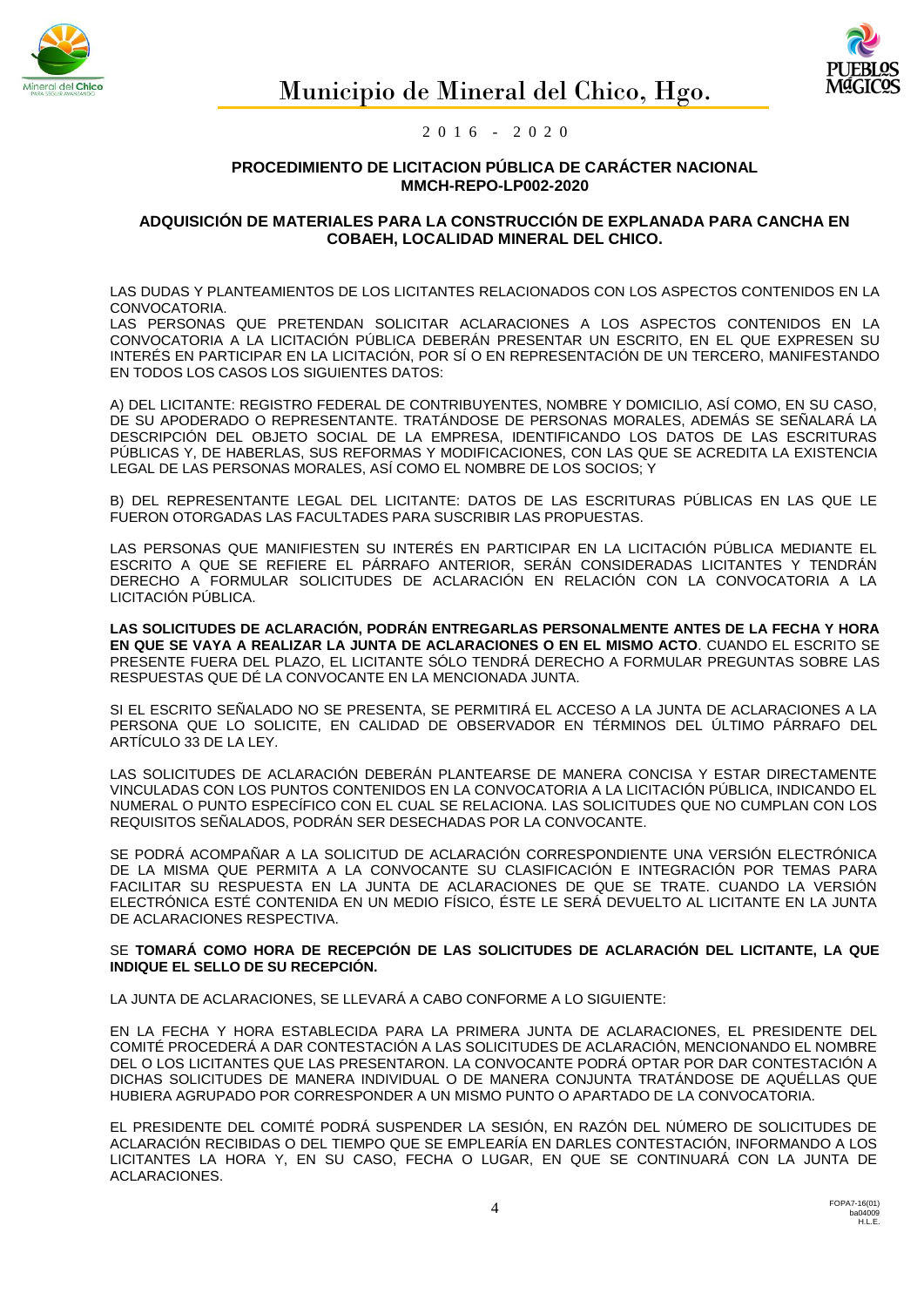



## **PROCEDIMIENTO DE LICITACION PÚBLICA DE CARÁCTER NACIONAL MMCH-REPO-LP002-2020**

## **ADQUISICIÓN DE MATERIALES PARA LA CONSTRUCCIÓN DE EXPLANADA PARA CANCHA EN COBAEH, LOCALIDAD MINERAL DEL CHICO.**

UNA VEZ QUE LA CONVOCANTE TERMINE DE DAR RESPUESTA A LAS SOLICITUDES DE ACLARACIÓN, SE DARÁ INMEDIATAMENTE OPORTUNIDAD A LOS LICITANTES PARA QUE, EN EL MISMO ORDEN DE LOS PUNTOS O APARTADOS DE LA CONVOCATORIA A LA LICITACIÓN PÚBLICA EN QUE SE DIO RESPUESTA, FORMULEN LAS PREGUNTAS QUE ESTIMEN PERTINENTES EN RELACIÓN CON LAS RESPUESTAS RECIBIDAS. EL PRESIDENTE DEL COMITÉ, ATENDIENDO AL NÚMERO DE PREGUNTAS, INFORMARÁ A LOS LICITANTES SI ÉSTAS SERÁN CONTESTADAS EN ESE MOMENTO O SI SE SUSPENDE LA SESIÓN PARA REANUDARLA EN HORA O FECHA POSTERIOR.

SE LEVANTARÁ ACTA EN LA QUE SE HARÁN CONSTAR LOS CUESTIONAMIENTOS FORMULADOS POR LOS INTERESADOS Y LAS RESPUESTAS DE LA CONVOCANTE.

NO HABRÁ TOLERANCIA PARA EL INICIO DEL ACTO DE ACLARACIONES, EL RECINTO SE CERRARÁ A LA HORA INDICADA Y NO SE ACEPTARÁN MÁS ASISTENTES.

## **2.3. PREPARACIÓN DE LAS PROPOSICIONES.**

#### **2.3.1. IDIOMA EN QUE DEBERÁN PRESENTARSE.**

TODOS LOS DOCUMENTOS RELACIONADOS CON EL PROCESO DE ESTA LICITACIÓN DEBERÁN REDACTARSE EN IDIOMA ESPAÑOL.

#### **2.3.2. UNIDAD DE MONEDA EN QUE DEBERÁ COTIZAR LOS BIENES.**

EL PRECIO DE LOS **BIENES** QUE SE COTICEN, DEBERÁ EXPRESARSE EN PESOS MEXICANOS (MONEDA NACIONAL).

#### **2.3.3. DOCUMENTACIÓN QUE INTEGRA LA PROPOSICIÓN DEL LICITANTE.**

LOS LICITANTES EXCLUSIVAMENTE PODRÁN PRESENTAR SUS PROPOSICIONES EN FORMA DOCUMENTAL Y POR ESCRITO, EN SOBRE CERRADO, EN EL LUGAR DE CELEBRACIÓN DEL ACTO DE PRESENTACIÓN Y APERTURA DE PROPOSICIONES. PARA ESTA LICITACIÓN NO SE ACEPTARÁ EL USO DEL SERVICIO POSTAL O DE MENSAJERÍA.

EL LICITANTE PODRÁ PRESENTAR A SU ELECCIÓN, DENTRO O FUERA DEL SOBRE CERRADO, LA DOCUMENTACIÓN DISTINTA A LA QUE CONFORMA LA PROPUESTA TÉCNICA Y ECONÓMICA, MISMA QUE FORMA PARTE DE SU PROPOSICIÓN.

LOS LICITANTES SÓLO PODRÁN PRESENTAR UNA PROPOSICIÓN EN CADA PROCEDIMIENTO DE CONTRATACIÓN; INICIADO EL ACTO DE PRESENTACIÓN Y APERTURA DE PROPOSICIONES, LAS YA PRESENTADAS NO PODRÁN SER RETIRADAS O DEJARSE SIN EFECTO POR LOS LICITANTES, SALVO CASO FORTUITO O FUERZA MAYOR.

LAS PROPOSICIONES PRESENTADAS DEBERÁN SER FIRMADAS AUTÓGRAFAMENTE POR LOS LICITANTES O SUS APODERADOS.

**TODA PERSONA PODRÁ PRESENTAR PROPOSICIONES, DEBIENDO ACREDITAR A MÁS TARDAR HASTA EL ACTO DEL FALLO, QUE CUENTA CON SU REGISTRO EN EL PADRÓN DE PROVEEDORES PARA PODER RESULTAR ADJUDICADO, ESTE DEBERÁ CONTAR CON LA CLASIFICACIÓN EN CUANTO A LA ESPECIALIDAD CORRESPONDIENTE A LOS BIENES A CONTRATAR EN DONDE LA CONVOCANTE SERÁ LA EXCLUSIVA RESPONSABLE DE VERIFICAR Y APLICAR LA CLASIFICACIÓN CORRECTA DE ACUERDO AL PADRON DE PROVEEDORES VIGENTE EN EL ESTADO DE HIDALGO. SE SUGIERE QUE LAS PERSONAS QUE YA CUENTEN CON EL MENCIONADO REGISTRO, LO ANEXEN EN SU PROPUESTA.**

**NOTA: SE SUGIERE A LOS CONTRATISTAS SE PRESENTEN A LA DIRECCIÓN GENERAL DE PADRONES Y PROCEDIMIENTOS DE CONTRATACIÓN O SE COMUNIQUEN AL TELÉFONO 771 71 76000 EXT. 8444, PARA AGENDAR CITA A LA BREVEDAD Y OBTENGAN EL NUEVO FORMATO DE SU REGISTRO CON EL CÓDIGO QR.**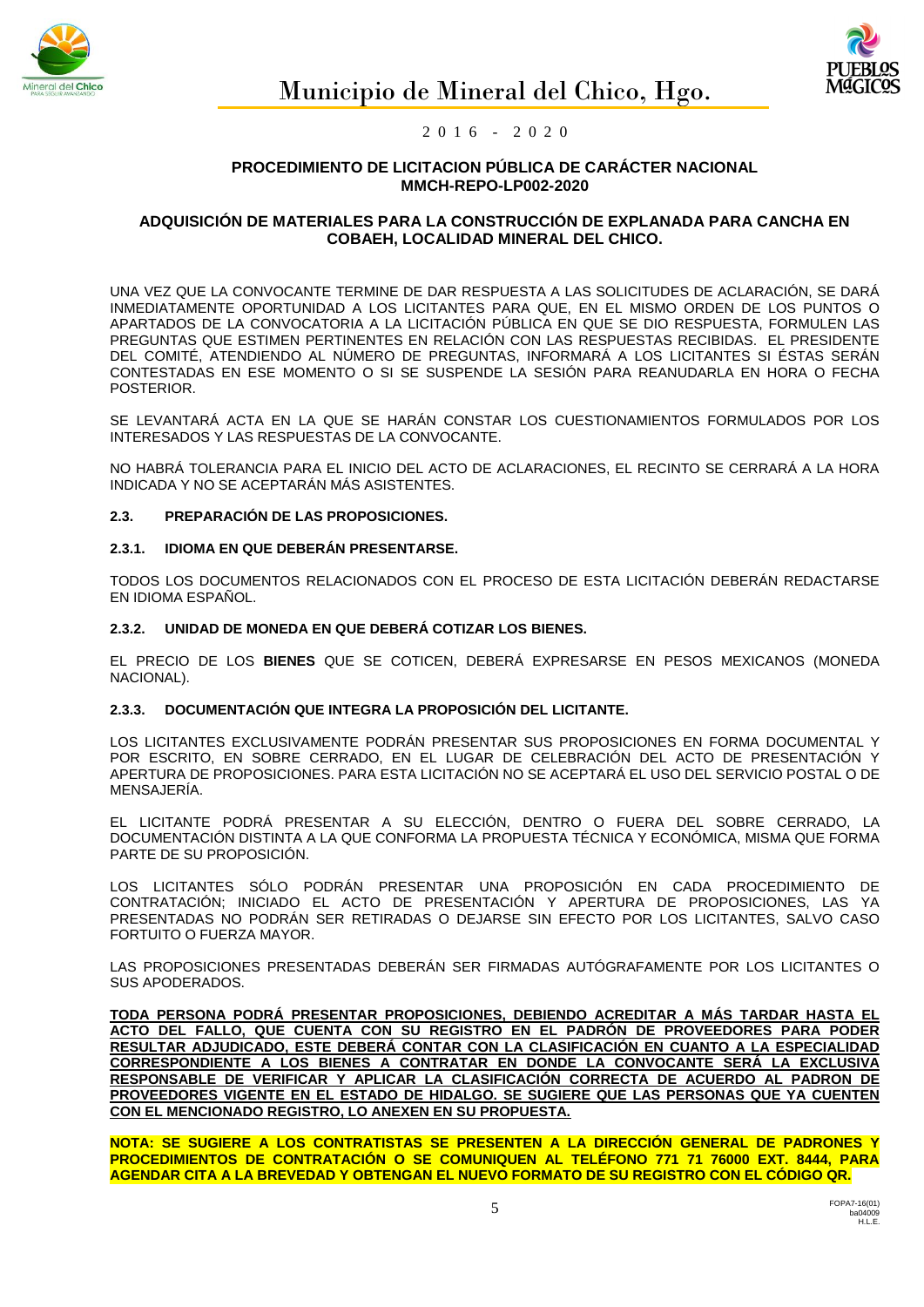



## **PROCEDIMIENTO DE LICITACION PÚBLICA DE CARÁCTER NACIONAL MMCH-REPO-LP002-2020**

## **ADQUISICIÓN DE MATERIALES PARA LA CONSTRUCCIÓN DE EXPLANADA PARA CANCHA EN COBAEH, LOCALIDAD MINERAL DEL CHICO.**

## **SOBRE ÚNICO**

#### **DOCUMENTO I. IDENTIFICACIÓN (ORIGINAL Y COPIA)**

IDENTIFICACIÓN OFICIAL VIGENTE CON FOTOGRAFÍA DE LA PERSONA QUE ASISTA AL ACTO DE PRESENTACIÓN Y APERTURA DE PROPOSICIONES. EL DOCUMENTO ORIGINAL LE SERÁ DEVUELTO AL TÉRMINO DE LA REUNIÓN.

LA IDENTIFICACIÓN PODRÁ SER ALGUNA DE LAS SIGUIENTES:

**a)** CREDENCIAL PARA VOTAR,

**b)** PASAPORTE,

**c)** CARTILLA DEL SERVICIO MILITAR,

**d)** LICENCIA VIGENTE PARA CONDUCIR VEHÍCULOS; Y/O

e) CÉDULA PROFESIONAL

NOTA: NO SERÁ MOTIVO DE DESCALIFICACIÓN LA FALTA DE IDENTIFICACIÓN, DE QUIEN ENTREGUE LAS PROPOSICIONES TÉCNICAS Y ECONÓMICAS, EL CUAL SOLAMENTE PODRA PARTICIPAR DURANTE EL DESARROLLO DEL ACTO CON EL **CARÁCTER DE OBSERVADOR.**

#### **DOCUMENTO II. REPRESENTACIÓN LEGAL (ANEXO Nº 2).**

ESCRITO EN EL QUE SU FIRMANTE MANIFIESTE, BAJO PROTESTA DE DECIR VERDAD, QUE CUENTA CON FACULTADES SUFICIENTES PARA COMPROMETERSE POR SÍ O POR SU REPRESENTADA, SIN QUE RESULTE NECESARIO ACREDITAR SU PERSONALIDAD JURÍDICA, MISMO QUE CONTENDRÁ COMO MÍNIMO LOS DATOS SIGUIENTES:

1. DEL LICITANTE: CLAVE DEL REGISTRO FEDERAL DE CONTRIBUYENTES; NOMBRE Y DOMICILIO, ASÍ COMO, EN SU CASO, DE SU APODERADO O REPRESENTANTE. TRATÁNDOSE DE PERSONAS MORALES, ADEMÁS, DESCRIPCIÓN DEL OBJETO SOCIAL DE LA EMPRESA; NÚMERO Y FECHA DE LAS ESCRITURAS PÚBLICAS EN LAS QUE CONSTE EL ACTA CONSTITUTIVA Y, EN SU CASO, REFORMAS O MODIFICACIONES, SEÑALANDO NOMBRE, NÚMERO Y CIRCUNSCRIPCIÓN DEL NOTARIO O FEDATARIO PÚBLICO QUE LAS PROTOCOLIZÓ; ASÍ COMO FECHA Y DATOS DE SU INSCRIPCIÓN EN EL INSTITUTO DE LA FUNCIÓN REGISTRAL, Y RELACIÓN DEL NOMBRE DE LOS SOCIOS QUE APAREZCAN EN ÉSTAS; Y

2. DEL REPRESENTANTE DEL LICITANTE: EL NÚMERO Y FECHA DE LAS ESCRITURAS PÚBLICAS EN LAS QUE LE FUERON OTORGADAS LAS FACULTADES PARA SUSCRIBIR LA PROPOSICIÓN, SEÑALANDO NOMBRE, NÚMERO Y CIRCUNSCRIPCIÓN DEL NOTARIO O FEDATARIO PÚBLICO QUE LAS PROTOCOLIZÓ.

PREVIO A LA FIRMA DEL CONTRATO, EL LICITANTE GANADOR DEBERÁ PRESENTAR ORIGINAL O COPIA CERTIFICADA PARA SU COTEJO DE LOS DOCUMENTOS CON LOS QUE SE ACREDITE SU EXISTENCIA LEGAL Y LAS FACULTADES DE SU REPRESENTANTE PARA SUSCRIBIR EL CONTRATO CORRESPONDIENTE.

EL LICITANTE DEBERÁ PROPORCIONAR UNA DIRECCIÓN DE CORREO ELECTRÓNICO PARA NOTIFICACIONES PERSONALES.

NOTA: NO SERÁ MOTIVO DE DESCALIFICACIÓN LA FALTA DE ACREDITAMIENTO DE LA PERSONALIDAD DE QUIEN ENTREGUE LAS PROPOSICIONES TÉCNICAS Y ECONÓMICAS, EL CUAL SOLAMENTE PODRA PARTICIPAR DURANTE EL DESARROLLO DEL ACTO CON EL **CARÁCTER DE OBSERVADOR.**

#### **DOCUMENTO III. ESCRITO BAJO PROTESTA DE DECIR VERDAD DE NO ENCONTRARSE EN LOS SUPUESTOS DEL ARTÍCULO 77 DE LA LEY DE ADQUISICIONES, ARRENDAMIENTOS Y SERVICIOS DEL SECTOR PÚBLICO DEL ESTADO DE HIDALGO Y COPIA SIMPLE DEL ACTA CONSTITUTIVA.**

DECLARACION ESCRITA DEL LICITANTE (PERSONA FÍSICA O MORAL) DONDE INDIQUE BAJO PROTESTA DE DECIR VERDAD QUE NO SE ENCUENTRA EN ALGUNO DE LOS SUPUESTOS DEL ARTÍCULO 77 DE LA LEY EN LA MATERIA, ASÍ COMO COPIA SIMPLE DE LAS ACTAS CONSTITUTIVAS, ESTATUTOS, REFORMAS O MODIFICACIONES.

## **DOCUMENTO IV. PRESENTACIÓN DE LA PROPOSICIÓN. (ANEXO NO. 1)**

LA DESCRIPCIÓN TÉCNICA DEBERÁ PRESENTARSE APEGADA A LAS ESPECIFICACIONES DEL **BIEN** QUE SE SEÑALA EN EL ANEXO Nº 1, CONSIDERÁNDOSE LAS MODIFICACIONES Y/O CORRECCIONES QUE SE HUBIEREN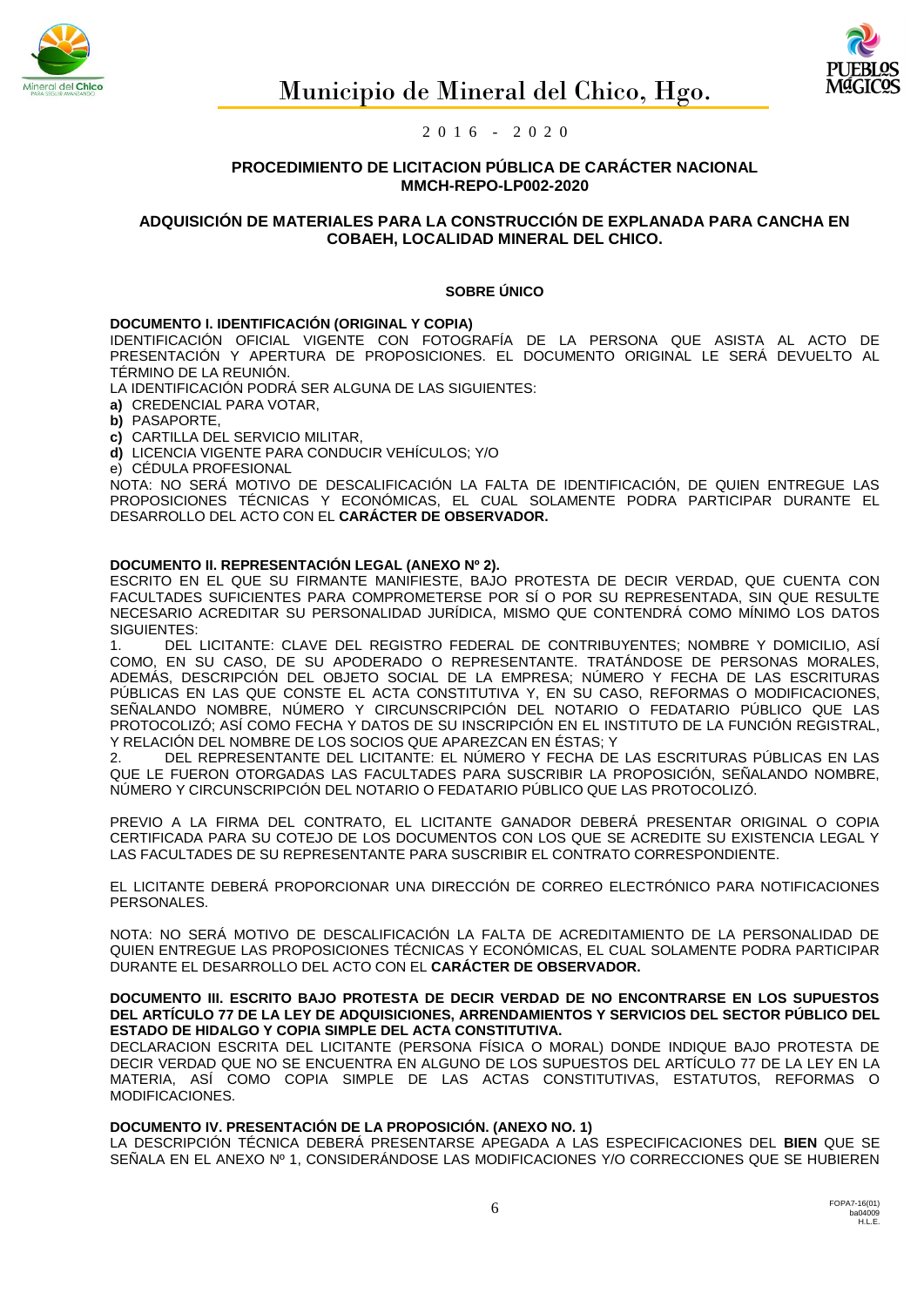



## **PROCEDIMIENTO DE LICITACION PÚBLICA DE CARÁCTER NACIONAL MMCH-REPO-LP002-2020**

## **ADQUISICIÓN DE MATERIALES PARA LA CONSTRUCCIÓN DE EXPLANADA PARA CANCHA EN COBAEH, LOCALIDAD MINERAL DEL CHICO.**

ACORDADO, EN LA JUNTA DE ACLARACIONES QUE FORMA PARTE INTEGRANTE DE LAS CONVOCATORIAS A LA LICITACIÓN PÚBLICA.

**DEBIÉNDOSE SEÑALAR MARCA, MODELO Y OTROS DETALLES QUE IDENTIFIQUEN PLENAMENTE LOS BIENES.**

## **EL LICITANTE DEBERÁ MANIFESTAR POR ESCRITO EL TIEMPO QUE GARANTIZA LOS BIENES.**

. EN CASO DE PRESENTAR DESCRIPCIÓN INCOMPLETA DE LOS **BIENES,** OMISIÓN DE MARCA PROPUESTA O MODELO, CANTIDADES DIFERENTES A LAS SOLICITADAS Y EN GENERAL LA FALTA DE ALGÚN REQUISITO INCLUIDO EN ESTE DOCUMENTO O DE INFORMACIÓN CONTENIDA EN EL ANEXO NO. 1 DE LA PRESENTE CONVOCATORIA A LA LICITACIÓN PÚBLICA, SE DESECHARÁ LA PARTIDA O CONCEPTO CORRESPONDIENTE.

NO DEBERÁ PRESENTAR OPCIONES TÉCNICAS.

LA PROPOSICIÓN INCLUIRÁ LA CANTIDAD REQUERIDA, POR PARTIDA O CONCEPTO, PRECIO UNITARIO E IMPORTE. LOS DESCUENTOS ESPECIALES QUE OTORGUEN DEBERÁN ESTAR INCLUIDOS EN EL PRECIO UNITARIO DEL BIEN COTIZADO, CON EXCEPCIÓN DEL 16% DE I.V.A.

DEBERÁN OBTENER LA SUMA TOTAL DE SU OFERTA, DESGLOSANDO EL 16% DE I.V.A. E INDICANDO EL IMPORTE TOTAL CON NÚMERO Y LETRA.

LAS CONDICIONES DE PAGO, PLAZO Y CONDICIONES DE ENTREGA, LUGAR DE ENTREGA, GARANTÍA Y VIGENCIA DE LA PROPOSICIÓN DEBERÁN INCLUIRSE, APEGÁNDOSE ESTRICTAMENTE A LAS SEÑALADAS EN ESTA CONVOCATORIA A LA LICITACIÓN PÚBLICA.

**DOCUMENTO V. DECLARACIÓN DE INTEGRIDAD (ANEXO Nº 3) DECLARACIÓN DE INTEGRIDAD EN LA QUE MANIFIESTE, BAJO PROTESTA DE DECIR VERDAD, QUE POR SÍ MISMO O A TRAVÉS DE INTERPÓSITA PERSONA, SE ABSTENDRÁ DE ADOPTAR CONDUCTAS PARA QUE LOS SERVIDORES PÚBLICOS DEL CONVOCANTE, INDUZCAN O ALTEREN LAS EVALUACIONES DE LAS PROPOSICIONES, EL RESULTADO DEL PROCEDIMIENTO, U OTROS ASPECTOS QUE OTORGUEN CONDICIONES MÁS VENTAJOSAS CON RELACIÓN A LOS DEMÁS PARTICIPANTES.**

#### **DOCUMENTO VI. GARANTÍA DE SERIEDAD**

**LA SERIEDAD DE LA FORMALIZACIÓN DE LA PROPUESTA. EL PORCENTAJE DE ESTA GARANTÍA SERÁ DEL CINCO POR CIENTO DE LA PROPOSICIÓN DEL PROVEEDOR CONSIDERANDO EL IVA., Y SE GARANTIZARÁ MEDIANTE: FIANZA OTORGADA MEDIANTE POR INSTITUCION AUTORIZADA, A FAVOR DEL MUNICIPIO DEL MINERAL DEL CHICO, HGO.**

**DICHA GARANTIA DEBERA SER DEVUELTA AL SEXTO DIA POSTERIOR AL FALLO EN EL SUPUESTO DE NO HABER INCONFORMIDAD PRESENTADA POR ALGUN PROVEEDOR.**

**DOCUMENTO VII. FORMATO QUE DEBERÁN PRESENTAR LOS LICITANTES QUE PARTICIPEN EN EL PROCEDIMIENTO DE CONTRATACION, EN CASO DE EXISTIR IGUALDAD DE CONDICIONES, SE DARÁ PREFERENCIA A LAS PERSONAS QUE INTEGREN EL SECTOR DE MICRO, PEQUEÑAS Y MEDIANAS EMPRESAS EN EL ESTADO. (ANEXO 4)**

#### **DOCUMENTO VIII. FORMATO EN EL QUE SEÑALEN LOS DOCUMENTOS REQUERIDOS PARA PARTICIPAR**

PRESENTAR FORMATO EN EL QUE SEÑALEN LOS DOCUMENTOS REQUERIDOS PARA PARTICIPAR, RELACIONÁNDOLO CON LOS PUNTOS ESPECIFICOS DE LA CONVOCATORIA A LA LICITACIÓN PÚBLICA EN LOS QUE SE SOLICITAN. EL FORMATO SERVIRÁ A CADA PARTICIPANTE COMO CONSTANCIA DE RECEPCIÓN DE LA DOCUMENTACIÓN QUE ENTREGUEN EN ESTE ACTO, ASENTÁNDOSE DICHA RECEPCIÓN EN EL ACTA RESPECTIVA O ANEXÁNDOSE COPIA DE LA CONSTANCIA ENTREGADA A CADA LICITANTE. LA FALTA DE PRESENTACIÓN DEL FORMATO NO SERÁ MOTIVO DE DESECHAMIENTO Y SE EXTENDERÁ UN ACUSE DE RECIBO DE LA DOCUMENTACIÓN QUE ENTREGUE EL LICITANTE EN DICHO ACTO.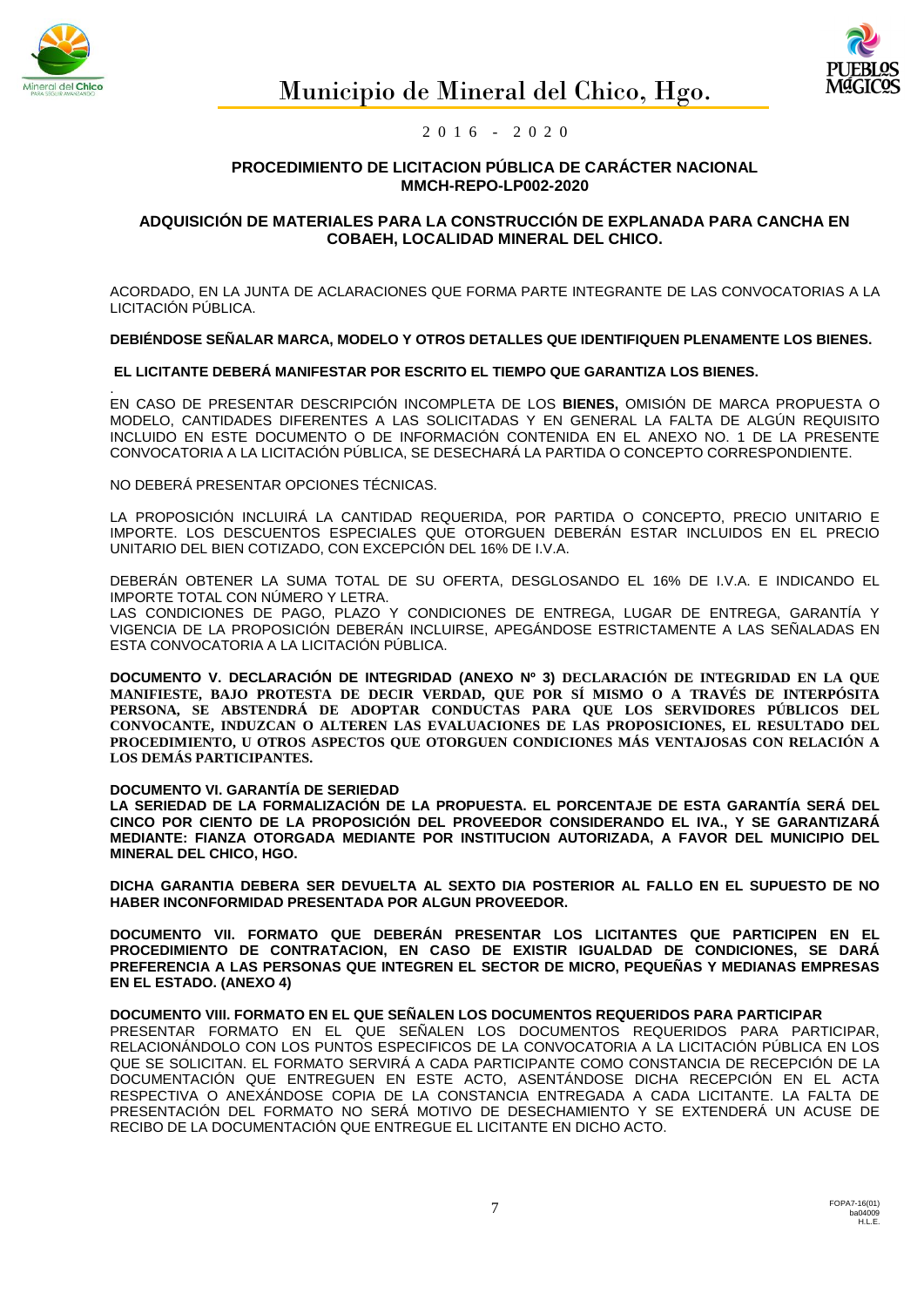



## **PROCEDIMIENTO DE LICITACION PÚBLICA DE CARÁCTER NACIONAL MMCH-REPO-LP002-2020**

## **ADQUISICIÓN DE MATERIALES PARA LA CONSTRUCCIÓN DE EXPLANADA PARA CANCHA EN COBAEH, LOCALIDAD MINERAL DEL CHICO.**

## **2.4 PROPOSICIONES CONJUNTAS**

DOS O MÁS PERSONAS PODRÁN PRESENTAR CONJUNTAMENTE UNA PROPOSICIÓN JUSTIFICANDO EL HECHO, SIN NECESIDAD DE CONSTITUIR UNA SOCIEDAD, O UNA NUEVA SOCIEDAD EN CASO DE PERSONAS MORALES. EN ESTE SUPUESTO LA PROPOSICIÓN DEBERÁ SER FIRMADA POR EL REPRESENTANTE COMÚN QUE PARA ESE ACTO HAYA SIDO DESIGNADO POR EL GRUPO DE PERSONAS. SE DEBERA PRESENTAR EL CONVENIO FIRMADO POR CADA UNA DE LAS PERSONAS QUE INTEGREN UNA PROPOSICIÓN CONJUNTA, INDICANDO EN EL MISMO LAS OBLIGACIONES ESPECÍFICAS DEL CONTRATO QUE CORRESPONDERÁ A CADA UNA DE ELLAS.

CUANDO LA PROPOSICIÓN CONJUNTA RESULTE ADJUDICADA CON UN CONTRATO, DICHO INSTRUMENTO DEBERÁ SER FIRMADO POR EL REPRESENTANTE LEGAL DE CADA UNA DE LAS PERSONAS PARTICIPANTES EN LA PROPOSICIÓN, A QUIENES SE CONSIDERARÁ, PARA EFECTOS DEL PROCEDIMIENTO Y DEL CONTRATO, COMO RESPONSABLES SOLIDARIOS O MANCOMUNADOS.

LO ANTERIOR, SIN PERJUICIO DE QUE LAS PERSONAS QUE INTEGRAN LA PROPOSICIÓN CONJUNTA PUEDAN CONSTITUIRSE EN UNA NUEVA SOCIEDAD, PARA DAR CUMPLIMIENTO A LAS OBLIGACIONES PREVISTAS EN EL CONVENIO DE PROPOSICIÓN CONJUNTA, SIEMPRE Y CUANDO SE MANTENGA EN LA NUEVA SOCIEDAD LAS RESPONSABILIDADES DE DICHO CONVENIO.

LOS ACTOS, CONTRATOS, CONVENIOS O COMBINACIONES QUE LLEVEN A CABO LOS LICITANTES EN CUALQUIER ETAPA DEL PROCEDIMIENTO DE LICITACIÓN DEBERÁN APEGARSE A LO DISPUESTO POR LA LEY FEDERAL DE COMPETENCIA ECONÓMICA EN MATERIA DE PRÁCTICAS MONOPÓLICAS Y CONCENTRACIONES. CUALQUIER LICITANTE O CONVOCANTE PODRÁ HACER DEL CONOCIMIENTO DE LA COMISIÓN FEDERAL DE COMPETENCIA, HECHOS MATERIA DE LA CITADA LEY, PARA QUE RESUELVA LO CONDUCENTE.

LOS INTERESADOS PODRÁN AGRUPARSE PARA PRESENTAR UNA PROPOSICIÓN, CUMPLIENDO LOS SIGUIENTES ASPECTOS:

I. CUALQUIERA DE LOS INTEGRANTES DE LA AGRUPACIÓN, PODRÁ PRESENTAR EL ESCRITO MEDIANTE EL CUAL MANIFIESTE SU INTERÉS EN PARTICIPAR EN LA JUNTA DE ACLARACIONES Y EN EL PROCEDIMIENTO DE CONTRATACIÓN;

II. LAS PERSONAS QUE INTEGRAN LA AGRUPACIÓN DEBERÁN CELEBRAR EN LOS TÉRMINOS DE LA LEGISLACIÓN APLICABLE EL CONVENIO DE PROPOSICIÓN CONJUNTA, EN EL QUE SE ESTABLECERÁN CON PRECISIÓN LOS ASPECTOS SIGUIENTES: A) NOMBRE, DOMICILIO Y REGISTRO FEDERAL DE CONTRIBUYENTES DE LAS PERSONAS INTEGRANTES, SEÑALANDO, EN SU CASO, LOS DATOS DE LOS INSTRUMENTOS PÚBLICOS CON LOS QUE SE ACREDITA LA EXISTENCIA LEGAL DE LAS PERSONAS MORALES Y, DE HABERLAS, SUS REFORMAS Y MODIFICACIONES, ASÍ COMO EL NOMBRE DE LOS SOCIOS QUE APAREZCAN EN ÉSTAS;

B) NOMBRE Y DOMICILIO DE LOS REPRESENTANTES DE CADA UNA DE LAS PERSONAS AGRUPADAS, SEÑALANDO, EN SU CASO, LOS DATOS DE LAS ESCRITURAS PÚBLICAS CON LAS QUE ACREDITEN LAS FACULTADES DE REPRESENTACIÓN;

C) DESIGNACIÓN DE UN REPRESENTANTE COMÚN, OTORGÁNDOLE PODER AMPLIO Y SUFICIENTE, PARA ATENDER TODO LO RELACIONADO CON LA PROPOSICIÓN Y CON EL PROCEDIMIENTO DE LICITACIÓN PÚBLICA;

D) DESCRIPCIÓN DE LAS PARTES OBJETO DEL CONTRATO QUE CORRESPONDERÁ CUMPLIR A CADA PERSONA INTEGRANTE, ASÍ COMO LA MANERA EN QUE SE EXIGIRÁ EL CUMPLIMIENTO DE LAS OBLIGACIONES; Y

E) ESTIPULACIÓN EXPRESA DE QUE CADA UNO DE LOS FIRMANTES QUEDARÁ OBLIGADO JUNTO CON LOS DEMÁS INTEGRANTES, YA SEA EN FORMA SOLIDARIA O MANCOMUNADA, SEGÚN SE CONVENGA, PARA EFECTOS DEL PROCEDIMIENTO DE CONTRATACIÓN Y DEL CONTRATO, EN CASO DE QUE SE LES ADJUDIQUE EL MISMO; Y

III. EN EL ACTO DE PRESENTACIÓN Y APERTURA DE PROPOSICIONES EL REPRESENTANTE COMÚN DE LA AGRUPACIÓN DEBERÁ SEÑALAR QUE LA PROPOSICIÓN SE PRESENTA EN FORMA CONJUNTA. EL CONVENIO A QUE HACE REFERENCIA LA FRACCIÓN II SE PRESENTARÁ CON LA PROPOSICIÓN Y, EN CASO DE QUE A LOS LICITANTES QUE LA HUBIEREN PRESENTADO SE LES ADJUDIQUE EL CONTRATO, DICHO CONVENIO, FORMARÁ PARTE INTEGRANTE DEL MISMO COMO UNO DE SUS ANEXOS; Y EN EL SUPUESTO DE QUE SE ADJUDIQUE EL CONTRATO A LOS LICITANTES QUE PRESENTARON UNA PROPOSICIÓN CONJUNTA, EL CONVENIO INDICADO EN LA FRACCIÓN II Y LAS FACULTADES DEL APODERADO LEGAL DE LA AGRUPACIÓN QUE FORMALIZARÁ EL CONTRATO RESPECTIVO, DEBERÁN CONSTAR EN ESCRITURA PÚBLICA, SALVO QUE EL CONTRATO SEA FIRMADO POR TODAS LAS PERSONAS QUE INTEGRAN LA AGRUPACIÓN QUE FORMULA LA PROPOSICIÓN CONJUNTA O POR SUS REPRESENTANTES LEGALES, QUIENES EN LO INDIVIDUAL, DEBERÁN ACREDITAR SU RESPECTIVA PERSONALIDAD, O POR EL APODERADO LEGAL DE LA NUEVA SOCIEDAD QUE SE CONSTITUYA POR LAS PERSONAS QUE INTEGRAN LA AGRUPACIÓN QUE FORMULÓ LA PROPOSICIÓN CONJUNTA, ANTES DE LA FECHA FIJADA PARA LA FIRMA DEL CONTRATO, LO CUAL DEBERÁ COMUNICARSE MEDIANTE ESCRITO A LA CONVOCANTE POR DICHAS PERSONAS O POR SU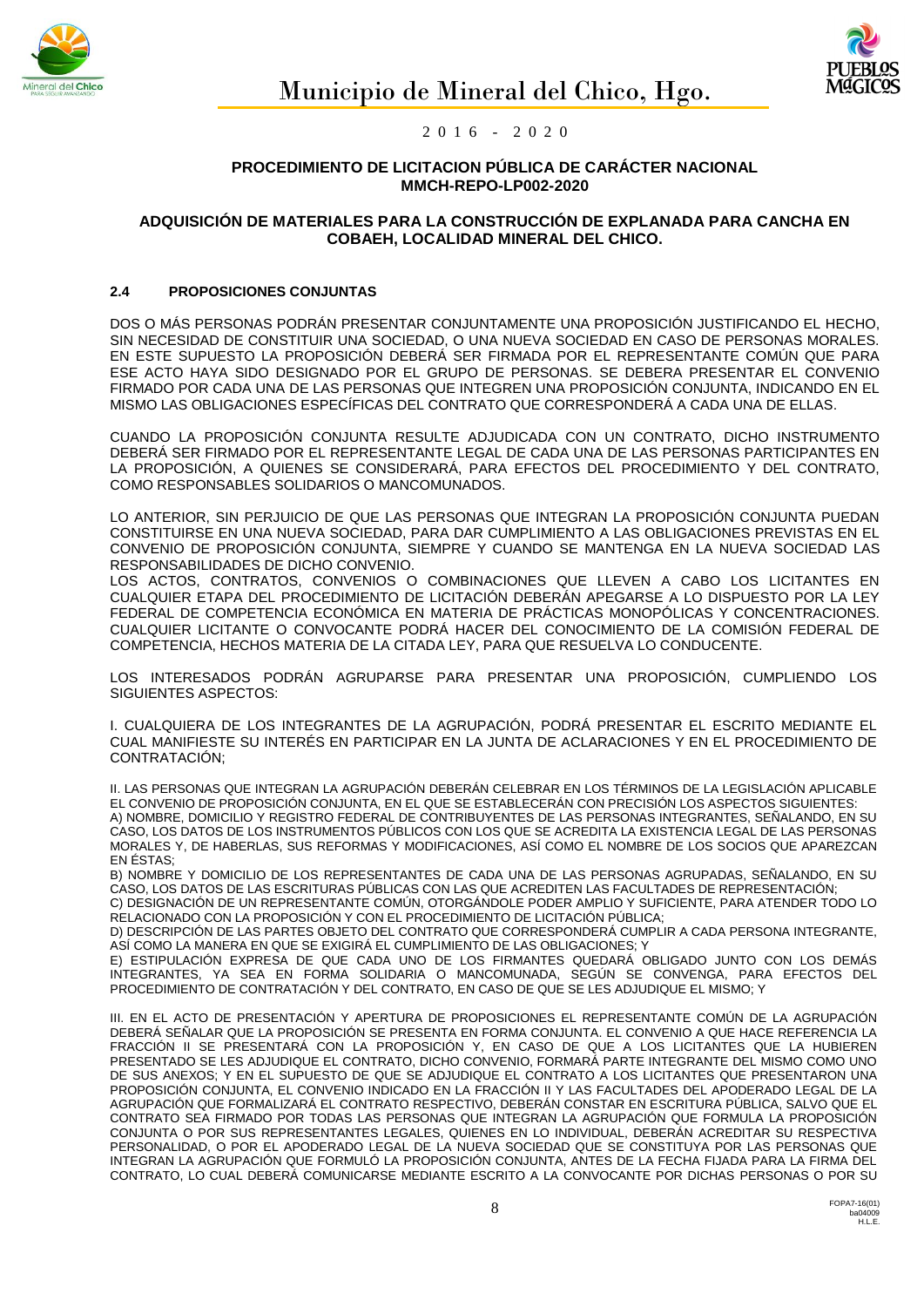



## **PROCEDIMIENTO DE LICITACION PÚBLICA DE CARÁCTER NACIONAL MMCH-REPO-LP002-2020**

#### **ADQUISICIÓN DE MATERIALES PARA LA CONSTRUCCIÓN DE EXPLANADA PARA CANCHA EN COBAEH, LOCALIDAD MINERAL DEL CHICO.**

APODERADO LEGAL, AL MOMENTO DE DARSE A CONOCER EL FALLO O A MÁS TARDAR EN LAS VEINTICUATRO HORAS SIGUIENTES.

NOTA: TODAS LAS PERSONAS QUE PRESENTEN PROPOSICIONES CONJUNTAS DEBERÁN CONTAR CON EL REGISTRO EN EL PADRÓN DE PROVEEDORES.

#### **2.5. ACTO DE PRESENTACIÓN Y APERTURA DE PROPOSICIONES.**

EL ACTO DE RECEPCIÓN Y APERTURA DE PROPOSICIONES SE LLEVARÁ A CABO EL DÍA **13 DE ABRIL DEL AÑO EN CURSO A LAS 11:00 HORAS** EN EL DOMICILIO QUE SE INDICA EN EL PUNTO 2.2 DE LA PRESENTE CONVOCATORIA A LA LICITACIÓN PÚBLICA.

LA ENTREGA DE PROPOSICIONES SE HARÁ EN SOBRE CERRADO QUE CONTENDRÁ LA OFERTA TÉCNICA Y ECONÓMICA. LA PROPOSICIÓN DEBERÁ SER FIRMADA AUTÓGRAFAMENTE POR LA PERSONA FACULTADA PARA ELLO EN LA ÚLTIMA HOJA DE CADA UNO DE LOS DOCUMENTOS QUE FORMAN PARTE DE LA MISMA, POR LO QUE NO SE DESECHARAN CUANDO LAS DEMÁS HOJAS QUE LA INTEGRAN O SUS ANEXOS CAREZCAN DE FIRMA O RÚBRICA.

LA DOCUMENTACIÓN DISTINTA A LA PROPOSICIÓN PODRÁ ENTREGARSE, A ELECCIÓN DEL LICITANTE, DENTRO O FUERA DEL SOBRE QUE LA CONTENGA, SIEMPRE Y CUANDO LA ENTREGA DE LA DOCUMENTACIÓN SE REALICE EN EL MISMO ACTO.

PREVIAMENTE AL ACTO DE PRESENTACIÓN Y APERTURA DE PROPOSICIONES, LA CONVOCANTE LLEVARÁ A CABO EL REGISTRO Y REVISIÓN PRELIMINAR, Y SE REALIZARÁ POR LO MENOS TREINTA MINUTOS ANTES DE LA HORA SEÑALADA PARA EL INICIO DE DICHO ACTO.

A PARTIR DE LA HORA SEÑALADA PARA EL INICIO DEL ACTO DE PRESENTACIÓN Y APERTURA DE PROPOSICIONES, EL PRESIDENTE DEL COMITÉ NO PERMITIRÁ EL ACCESO A NINGÚN LICITANTE NI OBSERVADOR, O SERVIDOR PÚBLICO AJENO AL ACTO. UNA VEZ INICIADO EL ACTO, SE PROCEDERÁ A REGISTRAR A LOS ASISTENTES, SALVO AQUÉLLOS QUE YA SE HUBIEREN REGISTRADO EN LOS TÉRMINOS DEL PÁRRAFO ANTERIOR, EN CUYO CASO SE PASARÁ LISTA A LOS MISMOS. NO HABRÁ TOLERANCIA PARA EL INICIO DEL ACTO DE PRESENTACIÓN Y APERTURA DE PROPOSICIONES, EL RECINTO SE CERRARÁ A LA HORA INDICADA Y NO SE ACEPTARÁN MÁS ASISTENTES NI LA INTEGRACION DE DOCUMENTO ALGUNO.

LOS LICITANTES DEBERÁN ENTREGAR SU SOBRE CERRADO AL PRESIDENTE DEL COMITÉ EN DICHO ACTO. EL ACTO NO PODRÁ CONCLUIR HASTA EN TANTO SE HAYAN ABIERTO TODOS LOS SOBRES RECIBIDOS.

EL ACTO DE PRESENTACIÓN Y APERTURA DE PROPOSICIONES SE LLEVARÁ A CABO CONFORME A LO SIGUIENTE: **I.** DE ENTRE LOS LICITANTES QUE HAYAN ASISTIDO, ÉSTOS ELEGIRÁN A UNO, QUE EN FORMA CONJUNTA CON EL PRESIDENTE DEL COMITÉ RUBRICARÁN LA PROPUESTA TÉCNICA Y ECONÓMICA (ANEXO NO. 1), LA QUE PARA ESTOS EFECTOS CONSTARÁ DOCUMENTALMENTE;

**II.** UNA VEZ RECIBIDAS LAS PROPOSICIONES EN SOBRE CERRADO, SE PROCEDERÁ A SU APERTURA, HACIÉNDOSE CONSTAR LA DOCUMENTACIÓN PRESENTADA, SIN QUE ELLO IMPLIQUE LA EVALUACIÓN DE SU CONTENIDO LA CONVOCANTE ÚNICAMENTE HARÁ CONSTAR LA DOCUMENTACIÓN QUE PRESENTÓ CADA UNO DE LOS LICITANTES, SIN ENTRAR AL ANÁLISIS TÉCNICO, LEGAL O ADMINISTRATIVO DE SU CONTENIDO, POR LO QUE NINGUNA PROPUESTA PODRÁ SER DESECHADA EN ESTE ACTO; Y

**III.** SE LEVANTARÁ ACTA QUE SERVIRÁ DE CONSTANCIA DE LA CELEBRACIÓN DEL ACTO DE PRESENTACIÓN Y APERTURA DE LAS PROPOSICIONES, EN LA QUE SE HARÁ CONSTAR LA DOCUMENTACIÓN PRESENTADA, SE ASENTARÁN LAS MANIFESTACIONES QUE, EN SU CASO, EMITAN LOS LICITANTES EN RELACIÓN CON EL MISMO, ASÍ COMO LOS HECHOS RELEVANTES QUE SE HUBIEREN PRESENTADO; SE SEÑALARÁ LUGAR, FECHA Y HORA EN QUE SE DARÁ A CONOCER EL FALLO DE LA LICITACIÓN, FECHA ÚNICA QUE DEBERÁ QUEDAR COMPRENDIDA DENTRO DE LOS CINCO DÍAS HÁBILES SIGUIENTES A LA ESTABLECIDA PARA ESTE ACTO Y PODRÁ DIFERIRSE, SIEMPRE QUE EL NUEVO PLAZO FIJADO NO EXCEDA DE TRES DÍAS HÁBILES CONTADOS A PARTIR DE QUE CONCLUYA EL PLAZO ESTABLECIDO ORIGINALMENTE. EL PRESIDENTE DEL COMITÉ, ATENDIENDO AL NÚMERO DE PROPOSICIONES PRESENTADAS Y A LAS PARTIDAS LICITADAS PODRÁ OPTAR ENTRE DAR LECTURA AL PRECIO UNITARIO DE CADA UNA DE LAS PARTIDAS QUE INTEGRAN LAS PROPOSICIONES, O ANEXAR COPIA DE LA PROPUESTA ECONÓMICA DE LOS LICITANTES AL ACTA RESPECTIVA, DEBIENDO EN ESTE ÚLTIMO CASO, DAR LECTURA AL IMPORTE TOTAL DE CADA PROPOSICIÓN. EN AMBOS SUPUESTOS EL ANÁLISIS DETALLADO DE LAS PROPOSICIONES SE EFECTUARÁ POSTERIORMENTE POR LA CONVOCANTE, AL REALIZAR LA EVALUACIÓN DE LAS MISMAS.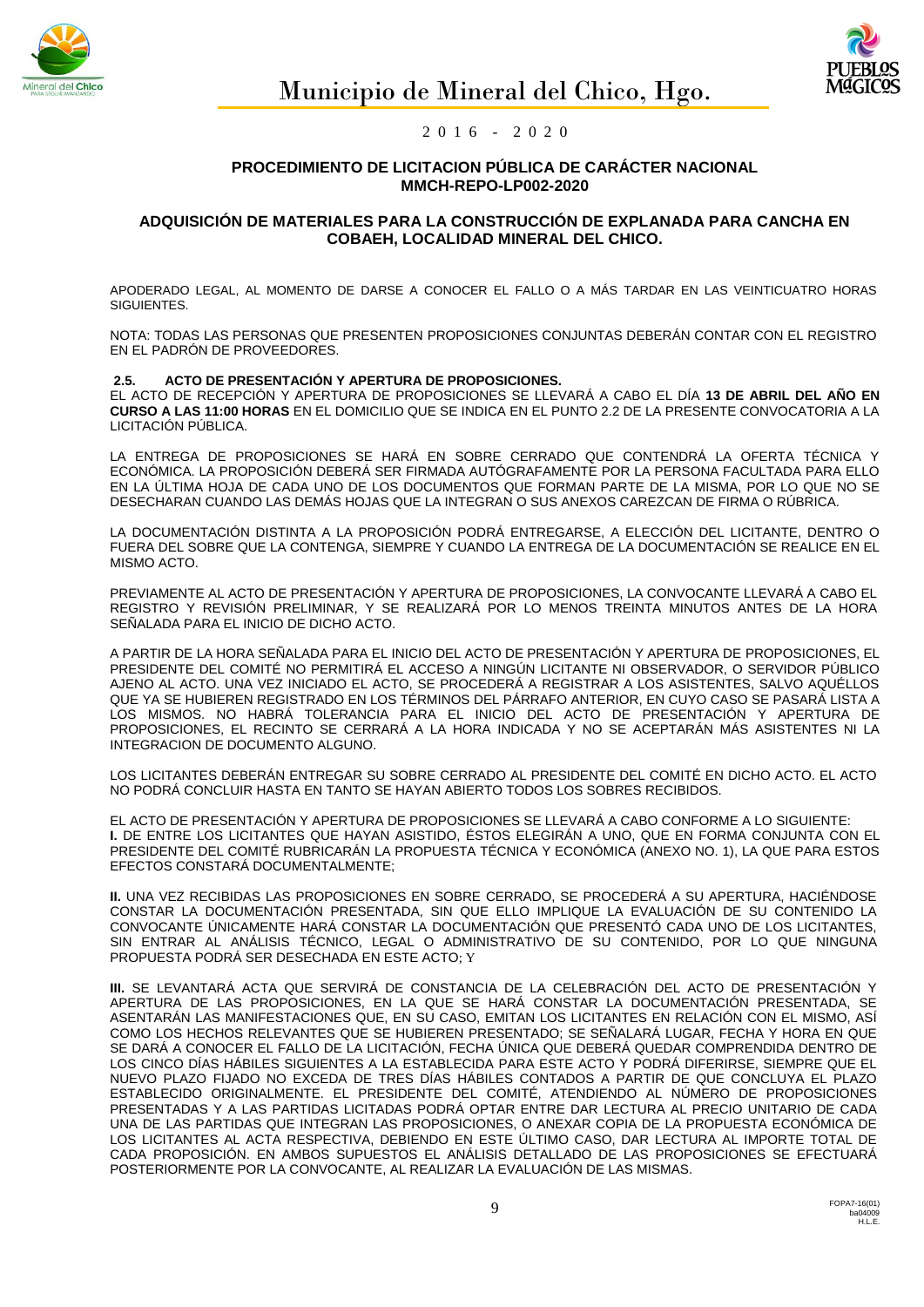



## **PROCEDIMIENTO DE LICITACION PÚBLICA DE CARÁCTER NACIONAL MMCH-REPO-LP002-2020**

## **ADQUISICIÓN DE MATERIALES PARA LA CONSTRUCCIÓN DE EXPLANADA PARA CANCHA EN COBAEH, LOCALIDAD MINERAL DEL CHICO.**

UNA VEZ RECIBIDAS LAS PROPOSICIONES EN LA FECHA, HORA Y LUGAR ESTABLECIDOS, ÉSTAS NO PODRÁN RETIRARSE O DEJARSE SIN EFECTO, POR LO QUE DEBERÁN CONSIDERARSE VIGENTES DENTRO DEL PROCEDIMIENTO DE LICITACIÓN PÚBLICA HASTA SU CONCLUSIÓN.

## **2.6. CRITERIOS PARA LA ADJUDICACIÓN DEL CONTRATO.**

LOS CRITERIOS QUE SE APLICARÁN PARA LA ADJUDICACIÓN DEL CONTRATO, SERÁN LOS SIGUIENTES: **EL MUNICIPIO DEL MINERAL DEL CHICO,** ADJUDICARÁ POR **PARTIDA** PARA LA EVALUACIÓN DE LAS PROPOSICIONES, SE UTILIZARÁ EL MÉTODO DE EVALUACIÓN BINARIO, MEDIANTE EL CUAL SÓLO SE ADJUDICA A QUIEN CUMPLA LOS REQUISITOS ESTABLECIDOS Y OFERTE EL PRECIO SOLVENTE MÁS BAJO, SIEMPRE Y CUANDO ÉSTE RESULTE CONVENIENTE; SE EVALUARÁ AL MENOS LAS DOS PROPOSICIONES CUYO PRECIO RESULTE SER MÁS BAJO; DE NO RESULTAR ÉSTAS SOLVENTES, SE EVALUARÁN LAS QUE LES SIGAN EN PRECIO.

PARA DETERMINAR QUE UN PRECIO NO ES ACEPTABLE, AL MONTO DE CADA BIEN, SE LES SUMARÁ EL PORCENTAJE PREVISTO EN LA FRACCIÓN XXVI DEL ARTÍCULO 4 DE LA LEY. CUANDO ALGÚN PRECIO OFERTADO SEA SUPERIOR, ÉSTE SERÁ CONSIDERADO COMO NO ACEPTABLE.

EL PRECIO CONVENIENTE ÚNICAMENTE SE LLEVARÁ A CABO CUANDO SE REQUIERA ACREDITAR QUE UN PRECIO OFERTADO SE DESECHA PORQUE SE ENCUENTRA POR DEBAJO DEL PORCENTAJE DETERMINADO CONFORME A LA FRACCIÓN XXV DEL ARTÍCULO 4 DE LA LEY.

CUANDO SE DESECHE UNA PROPOSICIÓN POR CONSIDERAR QUE LOS PRECIOS NO SON CONVENIENTES O SE DETERMINE QUE SON NO ACEPTABLES, NO SE PODRÁ ADJUDICAR EL CONTRATO A LOS LICITANTES CUYAS PROPOSICIONES CONTENGAN DICHOS PRECIOS, DICHA DETERMINACIÓN SE INCORPORARÁ AL FALLO.

EN NINGÚN CASO EL CONVOCANTE O LOS LICITANTES PODRÁN SUPLIR O CORREGIR LAS DEFICIENCIAS DE LAS PROPOSICIONES PRESENTADAS

UNA VEZ HECHA LA EVALUACIÓN DE LAS PROPOSICIONES, EL CONTRATO SE ADJUDICARÁ AL LICITANTE CUYA OFERTA RESULTE SOLVENTE, PORQUE CUMPLE CON LOS REQUISITOS LEGALES, TÉCNICOS Y ECONÓMICOS ESTABLECIDOS EN ESTA CONVOCATORIA A LA LICITACIÓN, Y POR TANTO GARANTIZA EL CUMPLIMIENTO DE LAS OBLIGACIONES RESPECTIVAS.

EN CASO DE EXISTIR IGUALDAD DE CONDICIONES, SE DARÁ PREFERENCIA A LAS PERSONAS QUE INTEGRAN EL SECTOR DE MICRO, PEQUEÑAS Y MEDIANAS EMPRESAS.

DE SUBSISTIR EL EMPATE ENTRE LAS PERSONAS DEL SECTOR SEÑALADO, LA ADJUDICACIÓN SE EFECTUARÁ A FAVOR DEL LICITANTE QUE RESULTE GANADOR DEL SORTEO MANUAL POR INSACULACIÓN, PARA LO CUAL SERÁ CONVOCADO UN REPRESENTANTE DEL ÓRGANO INTERNO DE CONTROL DEL CONVOCANTE.

# **2.7. DESCALIFICACIÓN DEL LICITANTE.**

SERÁ CAUSA DE DESCALIFICACIÓN:

A) EL INCUMPLIMIENTO DE CUALQUIERA DE LOS REQUISITOS ESTABLECIDOS EN ESTA CONVOCATORIA A LA LICITACIÓN PÚBLICA;

B) EL LICITANTE QUE POR SÍ MISMO O A TRAVÉS DE INTERPÓSITA PERSONA, ADOPTE CONDUCTAS PARA QUE LOS SERVIDORES PÚBLICOS DEL CONVOCANTE INDUZCAN O ALTEREN LAS EVALUACIONES DE LAS PROPOSICIONES, EL RESULTADO DEL PROCEDIMIENTO, U OTROS ASPECTOS QUE LE OTORGUEN CONDICIONES MÁS VENTAJOSAS CON RELACIÓN A LOS DEMÁS PARTICIPANTES; Y

C) SI SE COMPRUEBA QUE ALGÚN LICITANTE HA ACORDADO CON OTRO U OTROS ELEVAR EL COSTO DE LOS BIENES, O CUALQUIER OTRO ACUERDO QUE TENGA COMO FIN OBTENER UNA VENTAJA SOBRE LOS DEMÁS **LICITANTES** 

LAS CONDICIONES QUE TENGAN COMO PROPÓSITO FACILITAR LA PRESENTACIÓN DE LAS PROPOSICIONES Y AGILIZAR LA CONDUCCIÓN DE LOS ACTOS DE LA LICITACIÓN, ASÍ COMO CUALQUIER OTRO REQUISITO CUYO INCUMPLIMIENTO, POR SÍ MISMO, O DEFICIENCIA EN SU CONTENIDO NO AFECTE LA SOLVENCIA DE LAS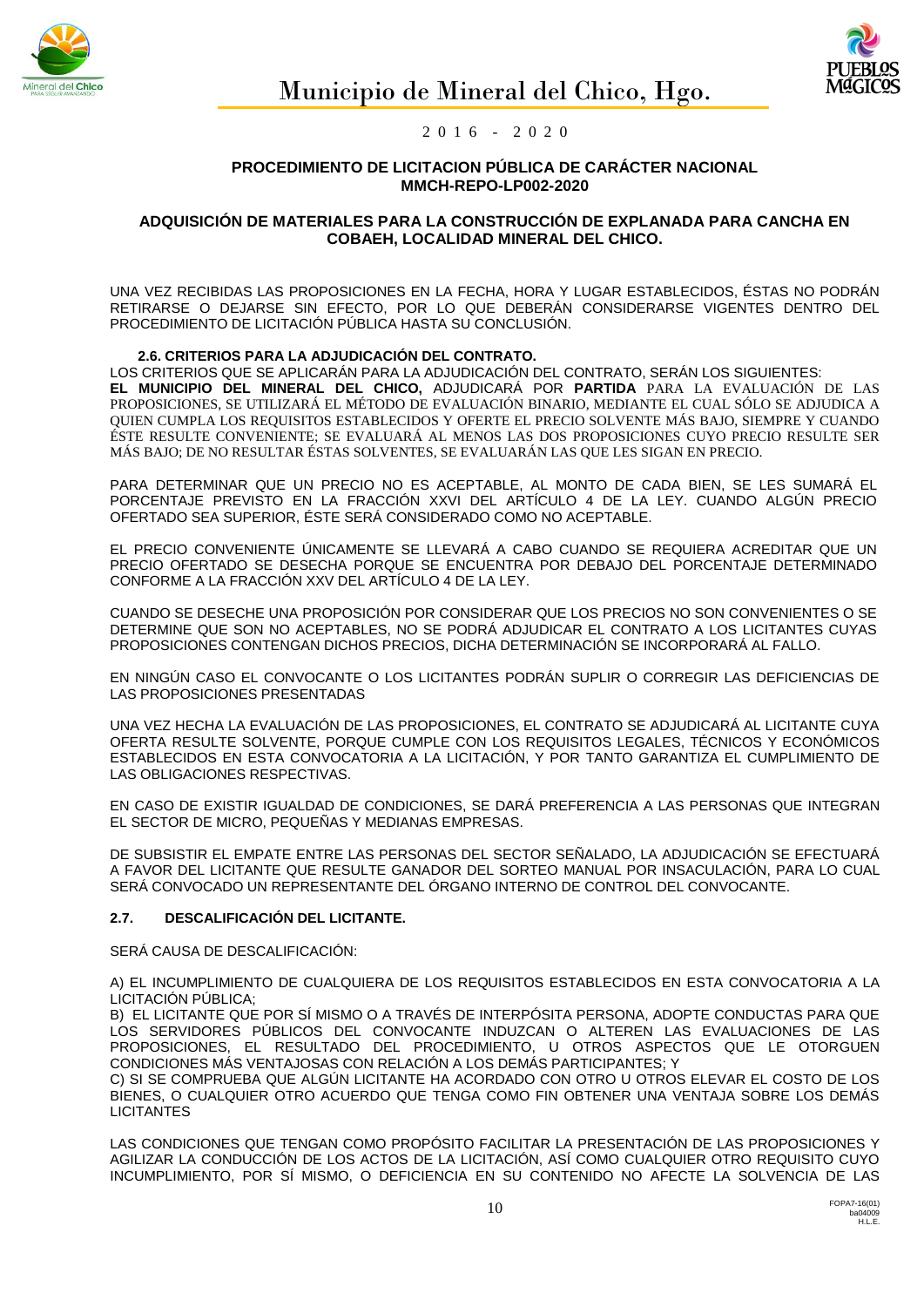



**PROCEDIMIENTO DE LICITACION PÚBLICA DE CARÁCTER NACIONAL MMCH-REPO-LP002-2020**

## **ADQUISICIÓN DE MATERIALES PARA LA CONSTRUCCIÓN DE EXPLANADA PARA CANCHA EN COBAEH, LOCALIDAD MINERAL DEL CHICO.**

PROPOSICIONES, NO SERÁN OBJETO DE EVALUACIÓN Y SE TENDRÁN POR NO ESTABLECIDAS. LA INOBSERVANCIA POR PARTE DE LOS LICITANTES RESPECTO A DICHAS CONDICIONES O REQUISITOS NO SERÁ MOTIVO PARA DESECHAR SUS PROPOSICIONES.

LOS REQUISITOS CUYO INCUMPLIMIENTO NO AFECTA LA SOLVENCIA DE LA PROPOSICIÓN SERÁN:

**I.** PROPONER UN PLAZO DE ENTREGA MENOR AL SOLICITADO, EN CUYO CASO, DE RESULTAR ADJUDICADO Y DE CONVENIR AL CONVOCANTE PUDIERA ACEPTARSE;

**II.** OMITIR ASPECTOS QUE PUEDAN SER CUBIERTOS CON INFORMACIÓN CONTENIDA EN LA PROPIA PROPUESTA TÉCNICA O ECONÓMICA;

**III.** UTILIZAR FORMATOS DISTINTOS A LOS ESTABLECIDOS, SIEMPRE QUE EN LOS MISMOS SE PROPORCIONE DE MANERA CLARA LA INFORMACIÓN REQUERIDA; Y

**IV.** CUALQUIER OTRO QUE NO TENGA POR OBJETO DETERMINAR LA SOLVENCIA DE LA PROPOSICIÓN PRESENTADA.

# **2.8. LICITACIÓN O PARTIDAS DESIERTAS.**

LA LICITACIÓN O PARTIDAS SERÁN DECLARADAS DESIERTAS CUANDO:

a) NO SE PRESENTE NINGUNA PROPOSICIÓN

b) CUANDO LA TOTALIDAD DE LAS PROPOSICIONES PRESENTADAS NO REÚNAN LOS REQUISITOS SOLICITADOS; O

c) LOS PRECIOS DE TODOS LOS BIENES OFERTADOS NO RESULTEN ACEPTABLES O CONVENIENTES.

## **2.9. CANCELACIÓN DE LA LICITACIÓN O PARTIDAS**

SE PODRÁ CANCELAR UNA LICITACIÓN, PARTIDAS O CONCEPTOS INCLUIDOS EN ÉSTA, CUANDO SE PRESENTE CASO FORTUITO; FUERZA MAYOR; EXISTAN CIRCUNSTANCIAS JUSTIFICADAS QUE EXTINGAN LA NECESIDAD PARA ADQUIRIR LOS BIENES O QUE DE CONTINUARSE CON EL PROCEDIMIENTO SE PUDIERA OCASIONAR UN DAÑO O PERJUICIO A LA PROPIA CONVOCANTE. LA DETERMINACIÓN DE DAR POR CANCELADA LA LICITACIÓN, PARTIDAS O CONCEPTOS, DEBERÁ PRECISAR EL ACONTECIMIENTO QUE MOTIVA LA DECISIÓN Y SERÁ SUSCRITA POR EL TITULAR DEL CONVOCANTE, LA CUAL SE HARÁ DEL CONOCIMIENTO DE LOS LICITANTES.

## **2.10. ACTO DE FALLO**

EL ACTO DE FALLO SE LLEVARÁ A CABO EL DÍA **13** DE **ABRIL** DEL AÑO EN CURSO A LAS **14:00** HORAS EN EL DOMICILIO QUE SE INDICA EN EL PUNTO 2.2 DE LA PRESENTE CONVOCATORIA A LA LICITACIÓN PÚBLICA.

SE DARÁ A CONOCER EL FALLO EN JUNTA PÚBLICA A LA QUE LIBREMENTE PODRÁN ASISTIR LOS LICITANTES QUE HUBIERAN PRESENTADO PROPOSICIÓN, ENTREGÁNDOSELES COPIA DEL MISMO Y LEVANTÁNDOSE EL ACTA RESPECTIVA. ASIMISMO, EL CONTENIDO DEL FALLO SE DIFUNDIRÁ A TRAVÉS DE LA PÁGINA DE INTERNET DE LA CONVOCANTE. A LOS LICITANTES QUE NO HAYAN ASISTIDO A LA JUNTA PÚBLICA, SE LES ENVIARÁ POR CORREO ELECTRÓNICO UN AVISO INFORMÁNDOLES QUE EL ACTA DEL FALLO SE ENCUENTRA A SU DISPOSICIÓN A TRAVÉS DE LOS MEDIOS ANTES MENCIONADOS.

CON LA NOTIFICACIÓN DEL FALLO POR EL QUE SE ADJUDICA EL CONTRATO, LAS OBLIGACIONES DERIVADAS DE ÉSTE SERÁN EXIGIBLES, SIN PERJUICIO DE LA OBLIGACIÓN DE LAS PARTES DE FIRMARLO EN LA FECHA Y TÉRMINOS SEÑALADOS.

CONTRA EL FALLO PROCEDERÁ LA INCONFORMIDAD EN TÉRMINOS DEL TÍTULO OCTAVO, CAPÍTULO PRIMERO DE LA LEY.

CUANDO SE ADVIERTA EN EL FALLO LA EXISTENCIA DE UN ERROR ARITMÉTICO, MECANOGRÁFICO O DE CUALQUIER OTRA NATURALEZA, QUE NO AFECTE EL RESULTADO DE LA EVALUACIÓN REALIZADA POR EL CONVOCANTE, DENTRO DE LOS CINCO DÍAS HÁBILES SIGUIENTES A SU NOTIFICACIÓN Y SIEMPRE QUE NO SE HAYA FIRMADO EL CONTRATO, EL COMITÉ PROCEDERÁ A SU CORRECCIÓN, ACLARANDO O RECTIFICANDO EL MISMO, MEDIANTE EL ACTA ADMINISTRATIVA CORRESPONDIENTE, EN LA QUE SE HARÁN CONSTAR LOS MOTIVOS QUE LO ORIGINARON Y LAS RAZONES QUE SUSTENTAN SU ENMIENDA, HECHO QUE SE NOTIFICARÁ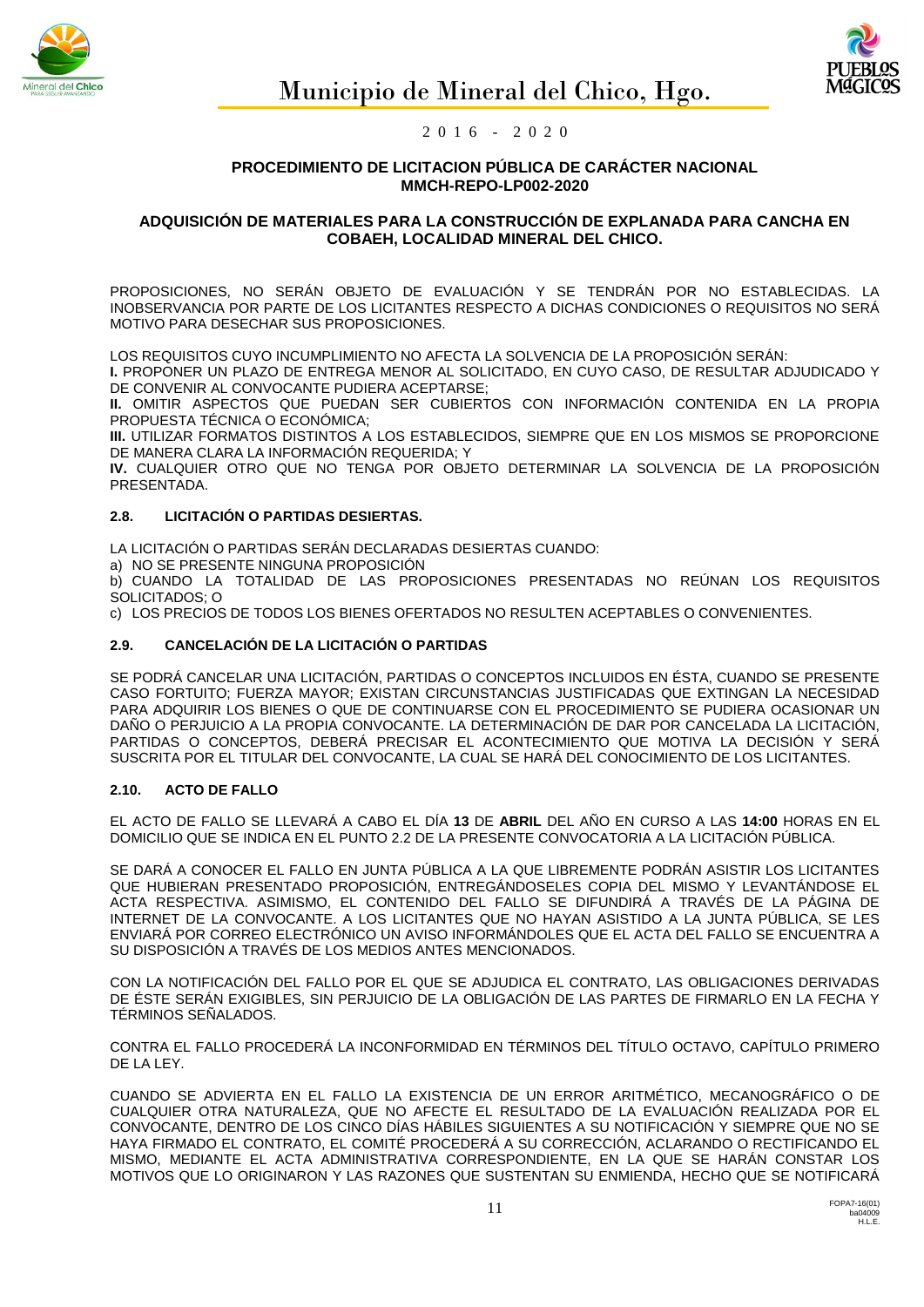



**PROCEDIMIENTO DE LICITACION PÚBLICA DE CARÁCTER NACIONAL MMCH-REPO-LP002-2020**

## **ADQUISICIÓN DE MATERIALES PARA LA CONSTRUCCIÓN DE EXPLANADA PARA CANCHA EN COBAEH, LOCALIDAD MINERAL DEL CHICO.**

A LOS LICITANTES QUE HUBIERAN PARTICIPADO EN EL PROCEDIMIENTO DE CONTRATACIÓN, REMITIENDO COPIA DE LA MISMA AL ÓRGANO INTERNO DE CONTROL DEL ÁREA RESPONSABLE DE LA CONTRATACIÓN DENTRO DE LOS CINCO DÍAS HÁBILES POSTERIORES A LA FECHA DE SU FIRMA.

SI EL ERROR COMETIDO EN EL FALLO NO FUERA SUSCEPTIBLE DE CORRECCIÓN CONFORME A LO DISPUESTO EN EL PÁRRAFO ANTERIOR, EL COMITÉ DARÁ VISTA DE INMEDIATO A LA CONTRALORÍA O AL ÓRGANO INTERNO DE CONTROL, A EFECTO DE QUE EMITA LAS DIRECTRICES PARA SU REPOSICIÓN.

LAS PROPOSICIONES DESECHADAS PODRÁN SER DEVUELTAS A LOS LICITANTES QUE LO SOLICITEN, UNA VEZ TRANSCURRIDOS NOVENTA DÍAS NATURALES CONTADOS A PARTIR DE LA FECHA EN QUE SE DÉ A CONOCER EL FALLO, SALVO QUE EXISTA ALGUNA INCONFORMIDAD EN TRÁMITE, EN CUYO CASO LAS PROPOSICIONES DEBERÁN CONSERVARSE HASTA LA TOTAL CONCLUSIÓN DE LA INCONFORMIDAD E INSTANCIAS SUBSECUENTES; AGOTADOS DICHOS TÉRMINOS EL CONVOCANTE PROCEDERÁ A SU DESTRUCCIÓN EN TÉRMINOS DE LA LEY DE LA MATERIA.

## **3. FIRMA DEL CONTRATO**

LA CONVOCATORIA A LA LICITACIÓN, EL CONTRATO Y SUS ANEXOS SON LOS INSTRUMENTOS QUE VINCULAN A LAS PARTES EN SUS DERECHOS Y OBLIGACIONES. LAS ESTIPULACIONES QUE SE ESTABLEZCAN EN EL CONTRATO NO DEBERÁN MODIFICAR LAS CONDICIONES PREVISTAS EN LA CONVOCATORIA A LA LICITACIÓN Y SUS JUNTAS DE ACLARACIONES; EN CASO DE DISCREPANCIA, PREVALECERÁ LO ESTIPULADO EN ÉSTAS.

CON LA NOTIFICACIÓN DEL FALLO SERÁN EXIGIBLES LOS DERECHOS Y OBLIGACIONES ESTABLECIDOS EN LAS BASES DE LA LICITACIÓN Y OBLIGARÁN A LA PERSONA A QUIEN SE HAYA ADJUDICADO, A FIRMAR EL CONTRATO EN LA FECHA, HORA Y LUGAR PREVISTOS. ASIMISMO, CON LA NOTIFICACIÓN DEL FALLO SE REALIZARÁ LA REQUISICIÓN DE LOS BIENES.

LOS DERECHOS Y OBLIGACIONES QUE SE DERIVEN DE LOS CONTRATOS NO PODRÁN SER CEDIDOS POR EL PROVEEDOR A FAVOR DE CUALQUIER OTRA PERSONA FÍSICA O MORAL, CON EXCEPCIÓN DE LOS DERECHOS DE COBRO EN CUYO CASO DEBERÁ CONTAR CON EL CONSENTIMIENTO ESCRITO DEL CONVOCANTE.

PREVIO A LA FIRMA DEL CONTRATO, EL LICITANTE A QUIEN SE LE ADJUDIQUE EL MISMO DEBERÁ PRESENTAR PARA SU COTEJO, ORIGINAL O COPIA CERTIFICADA DE LOS SIGUIENTES DOCUMENTOS:

I. TRATÁNDOSE DE PERSONA MORAL, TESTIMONIO DE LA ESCRITURA PÚBLICA EN LA QUE CONSTE QUE FUE CONSTITUIDA CONFORME A LAS LEYES MEXICANAS Y QUE TIENE SU DOMICILIO EN EL TERRITORIO NACIONAL, DEBIDAMENTE INSCRITA EN EL INSTITUTO DE LA FUNCIÓN REGISTRAL;

II. TRATÁNDOSE DE PERSONA FÍSICA, COPIA CERTIFICADA DEL ACTA DE NACIMIENTO O, EN SU CASO, CARTA DE NATURALIZACIÓN RESPECTIVA, EXPEDIDA POR LA AUTORIDAD COMPETENTE, ASÍ COMO LA DOCUMENTACIÓN CON LA QUE ACREDITE TENER SU DOMICILIO LEGAL EN EL TERRITORIO NACIONAL Y COPIA DE IDENTIFICACIÓN OFICIAL;

III. REGISTRO EN EL PADRÓN DE PROVEEDORES CON LA CLASIFICACIÓN CORRESPONDIENTE AL OBJETO DE LA CONTRATACIÓN; Y

IV. COPIA DE LA CÉDULA DEL REGISTRO FEDERAL DE CONTRIBUYENTES.

## **3.1. GARANTÍAS**

LOS PROVEEDORES QUE PRESENTEN PROPOSICIONES O CELEBREN LOS CONTRATOS, DEBERÁN GARANTIZAR:

**I.** LA SERIEDAD DE LA FORMALIZACIÓN DE LA PROPUESTA. EL PORCENTAJE DE ESTA GARANTÍA SERÁ DEL CINCO POR CIENTO DE LA PROPOSICIÓN DEL PROVEEDOR;

**II.** EL CUMPLIMIENTO DE LOS CONTRATOS. ESTA GARANTÍA SERÁ DEL DIEZ POR CIENTO DEL MONTO TOTAL DEL CONTRATO.

LA GARANTÍA DE SERIEDAD PREVISTA EN ESTE APARTADO SE PRESENTARÁ AL MOMENTO DE LLEVAR A CABO LA PRESENTACIÓN Y APERTURA DE PROPOSICIONES; Y LA DE CUMPLIMIENTO DEL CONTRATO DEBERÁ PRESENTARSE A MÁS TARDAR DENTRO DE LOS TRES DÍAS HÁBILES SIGUIENTES A LA FIRMA DEL MISMO, SALVO QUE LA ENTREGA DE LOS BIENES, SE REALICE DENTRO DEL CITADO PLAZO.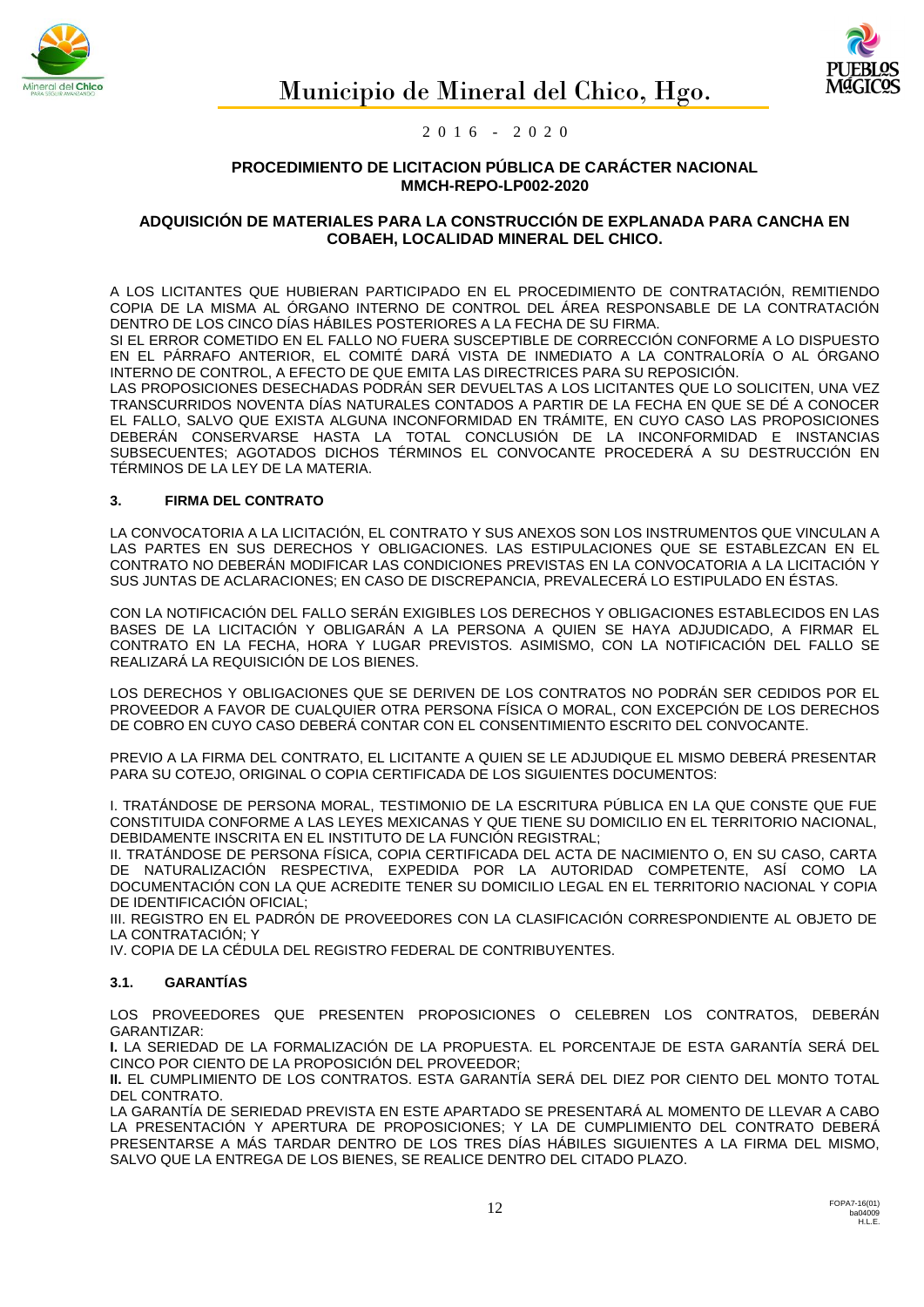



#### **PROCEDIMIENTO DE LICITACION PÚBLICA DE CARÁCTER NACIONAL MMCH-REPO-LP002-2020**

## **ADQUISICIÓN DE MATERIALES PARA LA CONSTRUCCIÓN DE EXPLANADA PARA CANCHA EN COBAEH, LOCALIDAD MINERAL DEL CHICO.**

EL PROVEEDOR SELECCIONADO SE OBLIGA A SUJETARSE A LOS TÉRMINOS, LINEAMIENTOS, PROCEDIMIENTOS Y REQUISITOS QUE ESTABLECE LA LEY DE ADQUISICIONES, ARRENDAMIENTOS Y SERVICIOS DEL SECTOR PÙBLICO DEL ESTADO DE HIDALGO, CRITERIOS, LINEAMIENTOS EMITIDOS POR LA SECRETARÍA DE CONTRALORÍA Y DE MÁS DISPOSICIONES QUE LE SEAN APLICABLES.

CUANDO SE MODIFIQUE EL MONTO, PLAZO O VIGENCIA DEL CONTRATO DEBERÁ AJUSTARSE LA GARANTÍA OTORGADA.

## **3.2. PENAS CONVENCIONALES.**

EN CASO DE INCUMPLIMIENTO EN LA ENTREGA DE LOS BIENES, EL PROVEEDOR DEBERÁ REINTEGRAR LOS ANTICIPOS QUE HAYA RECIBIDO MÁS LOS INTERESES CORRESPONDIENTES. LOS CARGOS SE CALCULARÁN SOBRE EL MONTO DEL ANTICIPO NO AMORTIZADO Y SE COMPUTARÁN POR DÍAS NATURALES, DESDE LA FECHA DE SU ENTREGA, HASTA LA FECHA EN QUE SE PONGAN EFECTIVAMENTE LAS CANTIDADES A DISPOSICIÓN DEL CONVOCANTE.

TRATÁNDOSE DE EXCESO EN LOS PAGOS QUE HAYA RECIBIDO EL PROVEEDOR, ÉSTE DEBERÁ REINTEGRAR LOS MISMOS, CONFORME A LO SEÑALADO EN EL PÁRRAFO ANTERIOR.

EN CASO DE RESCISIÓN DEL CONTRATO, EL PROVEEDOR DEBERÁ REINTEGRAR EL ANTICIPO Y, EN SU CASO, LOS PAGOS PROGRESIVOS QUE HAYA RECIBIDO MÁS LOS INTERESES PACTADOS EN EL CONTRATO. LOS INTERESES SE CALCULARÁN SOBRE EL MONTO DEL ANTICIPO NO AMORTIZADO, PAGOS PROGRESIVOS EFECTUADOS Y SE COMPUTARÁN POR DÍAS NATURALES DESDE LA FECHA DE SU ENTREGA HASTA LA FECHA EN QUE SE PONGAN EFECTIVAMENTE LAS CANTIDADES A DISPOSICIÓN DEL CONVOCANTE.

LA ENTREGA EXTEMPORÁNEA DE LOS BIENES SE PENALIZARÁ CON EL 3 (TRES) AL MILLAR POR CADA DÍA NATURAL DE DEMORA SOBRE EL IMPORTE DE LOS BIENES Y SERÁN DETERMINADAS EN RAZÓN DE LOS BIENES OPORTUNAMENTE A PARTIR DE LA FECHA LÍMITE SEÑALADA PARA LA ENTREGA.

LOS PROVEEDORES, ESTÁN OBLIGADOS A RESPONDER DE LOS DEFECTOS Y VICIOS OCULTOS DE LOS BIENES, ASÍ COMO DE CUALQUIER OTRA RESPONSABILIDAD EN QUE HUBIEREN INCURRIDO, EN LOS TÉRMINOS SEÑALADOS EN EL CONTRATO Y EL CÓDIGO CIVIL PARA EL ESTADO DE HIDALGO.

LOS PROVEEDORES CUBRIRÁN LAS CUOTAS COMPENSATORIAS QUE, CONFORME A LA LEY DE LA MATERIA, PUDIEREN ESTAR SUJETAS LAS IMPORTACIONES DE BIENES OBJETO DEL CONTRATO Y EN ESTOS CASOS, NO PROCEDERÁN INCREMENTOS A LOS PRECIOS PACTADOS, NI CUALQUIER OTRA MODIFICACIÓN AL CONTRATO.

EL CONVOCANTE POR CONDUCTO DEL SERVIDOR PÚBLICO QUE SUSCRIBIÓ EL CONTRATO RESPECTIVO, RESCINDIRÁ ADMINISTRATIVAMENTE EL CONTRATO EN CASO DE INCUMPLIMIENTO DE LAS OBLIGACIONES A CARGO DEL PROVEEDOR. SI PREVIAMENTE A LA CONCLUSIÓN DEL PROCEDIMIENTO DE RESCISIÓN DEL CONTRATO, SE HICIERE ENTREGA DE LOS BIENES, EL PROCEDIMIENTO INICIADO QUEDARÁ SIN EFECTO, PREVIA ACEPTACIÓN Y VERIFICACIÓN DEL CONVOCANTE DE QUE CONTINÚA VIGENTE LA NECESIDAD DE LOS MISMOS, APLICANDO, EN SU CASO, LAS PENAS CONVENCIONALES POR EL RETRASO.

ESTOS PROCEDIMIENTOS ADMINISTRATIVOS, SERÁN SIN PERJUICIO DE LAS ACCIONES QUE JUDICIALMENTE SE HAGAN VALER ANTE LOS TRIBUNALES COMPETENTES.

#### **4. INCONFORMIDADES**

LA INCONFORMIDAD DEBERÁ PRESENTARSE POR ESCRITO, DIRECTAMENTE EN LAS OFICINAS DEL ÓRGANO INTERNO DE CONTROL DE **MINERAL DEL CHICO, HGO**., UBICADAS EN: **PLAZA PRINCIPAL SIN NÚMERO MINERAL DEL CHICO, 42120,** O BIEN EN LA SECRETARÍA DE CONTRALORÍA UBICADAS EN: CAMINO REAL DE LA PLATA NÚMERO 301, FRACCIONAMIENTO ZONA PLATEADA, C.P. 42084, PACHUCA DE SOTO, HGO., O A TRAVÉS DE LOS MEDIOS ELECTRÓNICOS QUE MEDIANTE DISPOSICIONES DE CARÁCTER ADMINISTRATIVO ESTABLEZCA LA CONTRALORÍA, DE ACUERDO A LO DISPUESTO EN EL ARTÍCULO 88 DE LA LEY.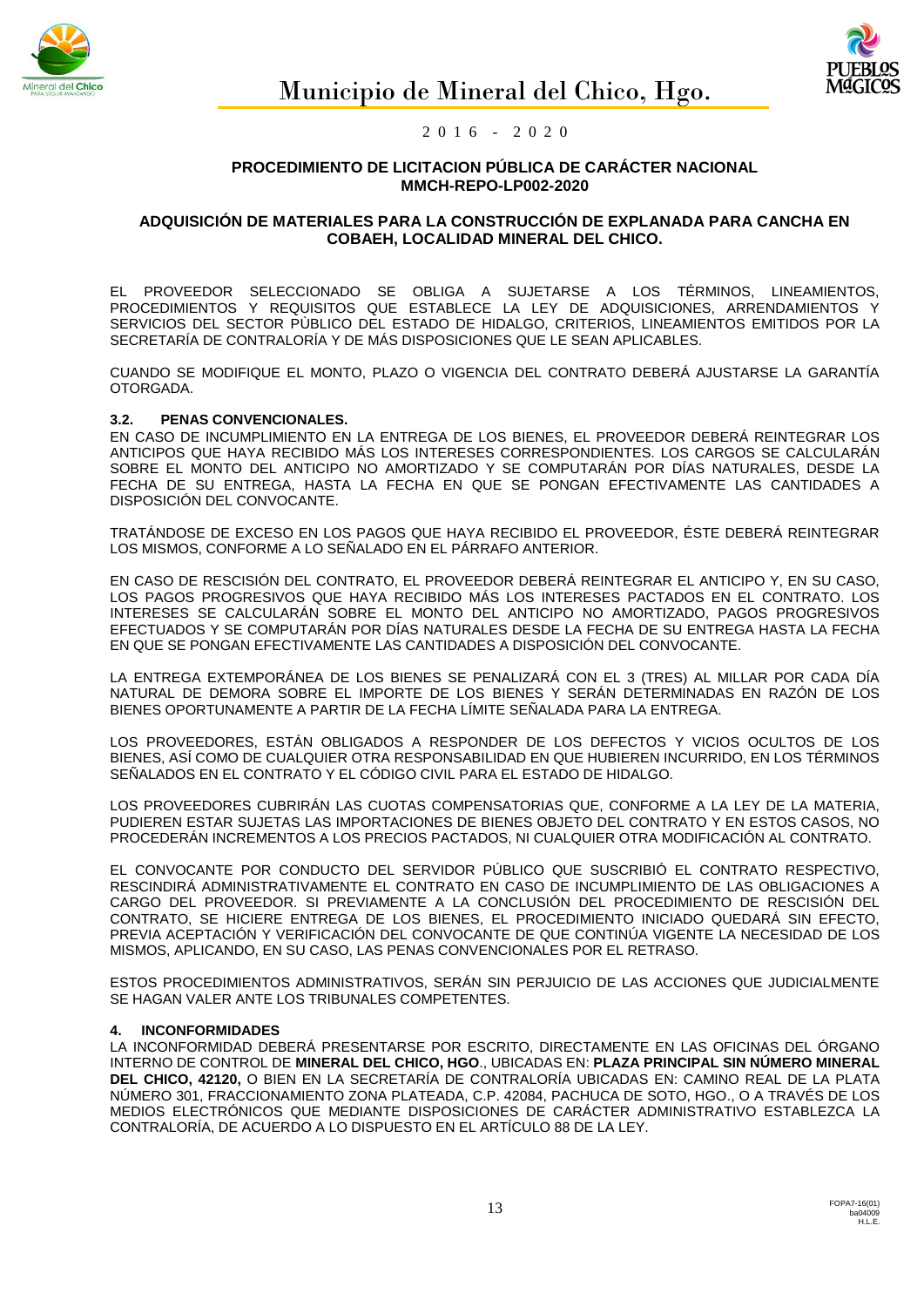



**PROCEDIMIENTO DE LICITACION PÚBLICA DE CARÁCTER NACIONAL MMCH-REPO-LP002-2020**

## **ADQUISICIÓN DE MATERIALES PARA LA CONSTRUCCIÓN DE EXPLANADA PARA CANCHA EN COBAEH, LOCALIDAD MINERAL DEL CHICO.**

NOTA: MEDIANTE EL ACUERDO QUE CONTIENE EL PROTOCOLO DE ACTUACIÓN DE LOS SERVIDORES PÚBLICOS QUE INTERVIENEN EN CONTRATACIONES PÚBLICAS, OTORGAMIENTO Y PRÓRROGA DE LICENCIAS, PERMISOS, AUTORIZACIONES Y CONCESIONES PARA EL ESTADO DE HIDALGO, Y DE ACUERDO AL PROCEDIMIENTO QUE MARCA EL COMITÉ DE ADQUISICIONES, ARRENDAMIENTOS Y SERVICIOS DEL SECTOR PÚBLICO DE LA CONVOCANTE, SE HACE DEL CONOCIMIENTO A LOS <mark>LICITANTES</mark>, QUE A FIN DE PROMOVER LAS MEJORES PRÁCTICAS EN MATERIA DE COMBATE A LA CORRUPCIÓN Y PREVENCIÓN DE CONFLICTOS DE INTERÉS, ÉSTA Y TODAS LAS REUNIONES, VISITAS Y ACTOS PÚBLICOS PARA CONTRATACIONES SUJETAS A LA LEY DE ADQUISICIONES, ARRENDAMIENTOS Y SERVICIOS DEL SECTOR PÚBLICO DEL ESTADO DE HIDALGO, DEBERÁN SER VIDEO GRABADAS EN LOS PROCEDIMIENTOS CORRESPONDIENTES A LA LICITACIÓN PÚBLICA EN SUS ETAPAS DE JUNTA DE ACLARACIONES, APERTURA Y PRESENTACIÓN DE PROPOSICIONES Y ACTO DE FALLO, ASÍ COMO EL MOMENTO DE LA FIRMA DEL CONTRATO, ENTREGA DE FIANZAS Y ENTREGA DE LOS BIENES Y SERVICIOS.

**COMITÉ DE ADQUISICIONES, ARRENDAMIENTOS Y SERVICIOS DEL SECTOR PÚBLICO** 

**DEL AYUNTAMIENTO DEL MINERAL DEL CHICO.**

PRESIDENTE DEL COMITE

SECRETARIA EJECUTIVA DEL COMITE

**C. FERNANDO BALTAZAR MONZALVO** PRESIDENTE MUNICIAL CONSTITUCIONAL

**L.C. BLANCA HERRERA PÉREZ**  TESORERA MUNICIPAL

VOCAL DEL COMITÉ

**ING. MIGUEL ÁNGEL LÓPEZ HERNÁNDEZ** DIRECTOR DE OBRAS PÚBLICAS MUNICIPALES

ASESOR DEL COMITE

**C. FANNY VALENCIA PÉREZ** SÍNDICA PROCURADORA

ASESOR DEL COMITE

**LIC. LUCIANO DAVID MEJÍA PÉREZ** CONTRALOR MUNICIPAL

**ASESOR**

**\_\_\_\_\_\_\_\_\_\_\_\_\_\_\_\_\_\_\_\_\_\_\_\_\_\_\_\_\_\_\_\_\_\_ REPRESENTANTE DE LA SECRETARIA DE CONTRALORÍA DEL ESTADO**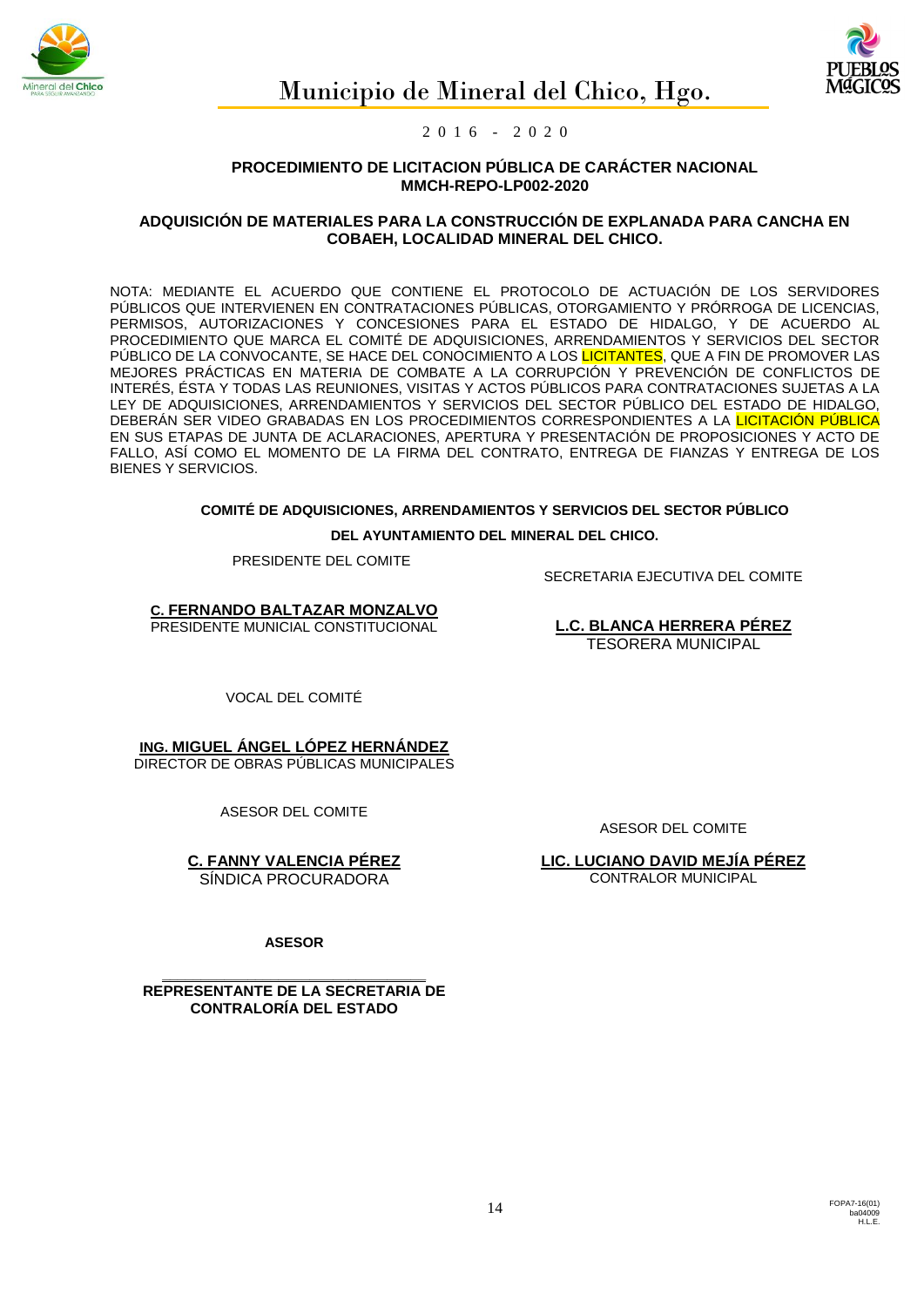





# **PROCEDIMIENTO DE LICITACION PÚBLICA DE CARÁCTER NACIONAL MMCH-REPO-LP002-2020**

# **ADQUISICIÓN DE MATERIALES PARA LA CONSTRUCCIÓN DE EXPLANADA PARA CANCHA EN COBAEH, LOCALIDAD MINERAL DEL CHICO.**

Mineral del Chico, Hgo., a 03 de abril del 2020

#### **ANEXO 1**

## **NOMBRE DEL BIEN**

| <b>PARTIDA</b> | <b>DESCRIPCIÓN</b>                                            | <b>UNIDAD</b><br>DE.<br><b>MEDIDA</b> | <b>CANTIDAD</b> | <b>PRECIO</b><br><b>UNITARIO</b><br><b>SIN IVA</b> | <b>IMPORTE TOTAL</b><br><b>COTIZADO</b><br>SIN I.V.A. |
|----------------|---------------------------------------------------------------|---------------------------------------|-----------------|----------------------------------------------------|-------------------------------------------------------|
|                | <b>ARENA</b>                                                  | M3                                    | 20.02           |                                                    |                                                       |
|                | GRAVA DE MINA T.M.A. DE 19 MM (3/4")                          | M3                                    | 20.51           |                                                    |                                                       |
| 3              | CALHIDRA, SACO DE 25 KG                                       | <b>TON</b>                            | 0.40            |                                                    |                                                       |
| 4              | CEMENTO GRIS SACOS DE 50 KG                                   | <b>TON</b>                            | 12.15           |                                                    |                                                       |
| Ы              | MALLA ELECTROSOLDADA 6x6/10-10 ROLLO DE 100<br>M2 (2.50X40 M) | M <sub>2</sub>                        | 341.25          |                                                    |                                                       |
| 6              | PIEDRA BRASA                                                  | MЗ                                    | 14.18           |                                                    |                                                       |
|                | CEMENTO GRIS SACOS DE 50 KG                                   | <b>BTO</b>                            | 19.14           |                                                    |                                                       |
| 8              | <b>MONTEN METALICO</b>                                        | ML                                    | 146.25          |                                                    |                                                       |
|                |                                                               |                                       |                 |                                                    |                                                       |
|                |                                                               |                                       |                 |                                                    |                                                       |

**NOTA: LOS LICITANTES PARTICIPANTES DEBERÁN RESPETAR LO SOLICITADO Y AJUSTARSE A LAS CARACTERÍSTICAS TÉCNICAS EN ESTE ANEXO. INDICARÁN EN SU OFERTA LOS SIGUIENTES DATOS:**

**CONDICIONES DE PAGO: \_\_** 

**VIGENCIA DE LA COTIZACIÓN: \_\_\_\_\_\_\_\_\_\_\_\_\_\_\_ PLAZO Y CONDICIONES DE ENTREGA: EN LA LOCALIDAD DE MINERAL DEL CHICO, DOMICILIO CONOCIDO: A PIE DE OBRA:**

**GARANTÍA DE LOS BIENES: LUGAR DE ENTREGA EN LA LOCALIDAD DE MINERAL DEL CHICO, DOMICILIO CONOCIDO: A PIE DE OBRA:**

\_\_\_\_\_\_\_\_\_\_\_\_\_\_\_\_\_\_\_\_\_  $\overline{\phantom{a}}$  , we can also the contract of  $\overline{\phantom{a}}$ 

**\_\_\_\_\_\_\_\_\_\_\_\_\_\_\_\_\_\_\_\_**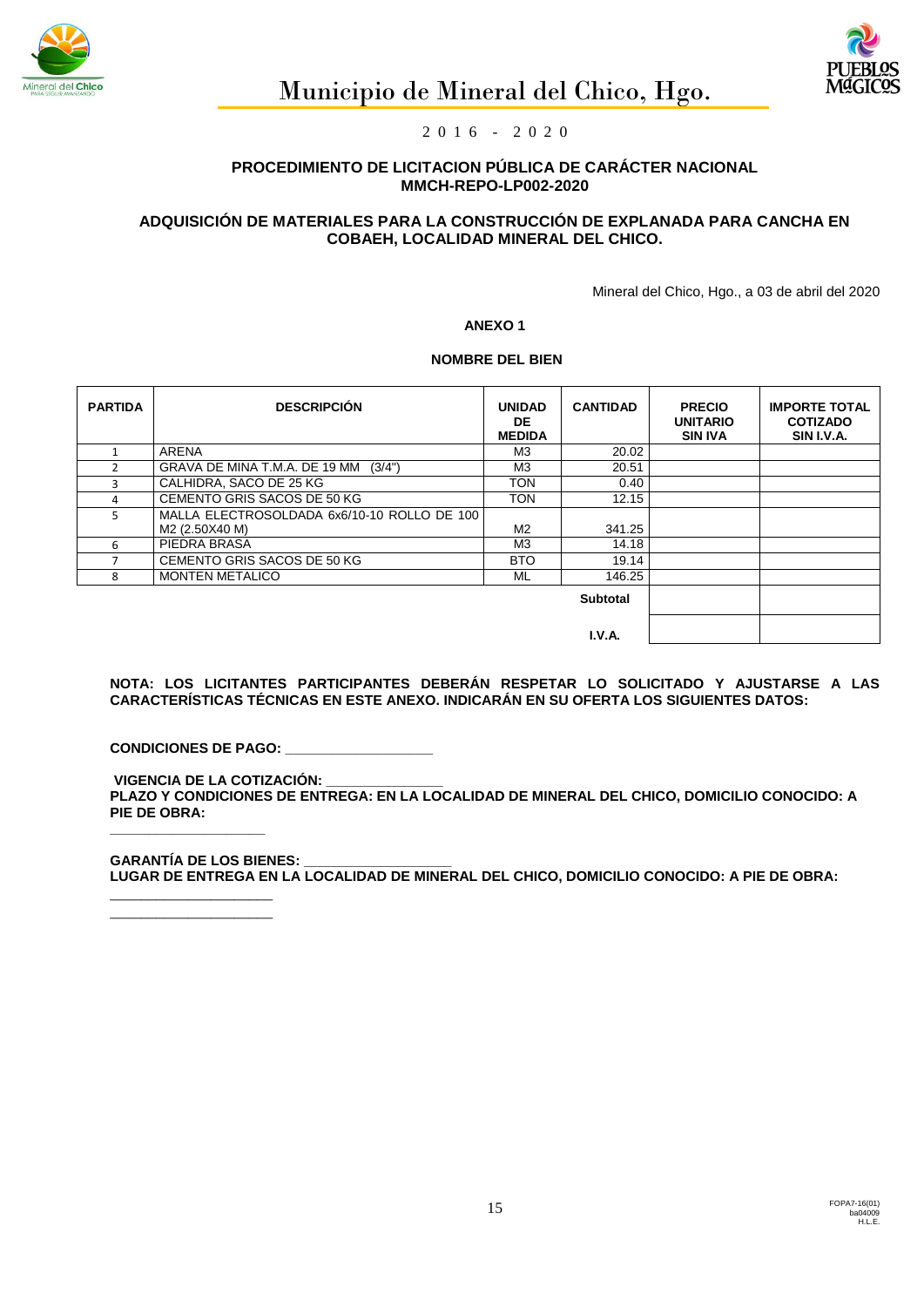



## **PROCEDIMIENTO DE LICITACION PÚBLICA DE CARÁCTER NACIONAL MMCH-REPO-LP002-2020**

## **ADQUISICIÓN DE MATERIALES PARA LA CONSTRUCCIÓN DE EXPLANADA PARA CANCHA EN COBAEH, LOCALIDAD MINERAL DEL CHICO.**

#### **ANEXO Nº 2**

# **REPRESENTACIÓN LEGAL**

(Nombre) , manifiesto bajo protesta de decir verdad, que los datos aquí asentados, son ciertos y han sido debidamente verificados, así como que cuento con facultades suficientes para suscribir la proposición en la presente Licitación Pública, a nombre y representación de:

| Registro Federal de Contribuyentes:                                                                                         |                                     |            |  |  |  |  |  |
|-----------------------------------------------------------------------------------------------------------------------------|-------------------------------------|------------|--|--|--|--|--|
| CURP:                                                                                                                       |                                     |            |  |  |  |  |  |
| Domicilio. -                                                                                                                |                                     |            |  |  |  |  |  |
| Calle y Número:                                                                                                             |                                     |            |  |  |  |  |  |
| Colonia:                                                                                                                    | Delegación o Municipio:             |            |  |  |  |  |  |
| Código Postal:                                                                                                              | Entidad Federativa:                 |            |  |  |  |  |  |
| Teléfonos:                                                                                                                  | Fax:                                |            |  |  |  |  |  |
| Correo Electrónico:                                                                                                         |                                     |            |  |  |  |  |  |
| No. de la Escritura Pública en la que consta su acta constitutiva:<br>Fecha:                                                |                                     |            |  |  |  |  |  |
| Nombre, Número y Lugar del Notario Público ante el cual se dio fe de la misma:                                              |                                     |            |  |  |  |  |  |
| Inscrita en el Instituto de la Función Registral, bajo el n°. __ tomo -_ libro -_, sección ---_, fecha -----------------en_ |                                     |            |  |  |  |  |  |
| Relación de Accionistas. -<br>Apellido Paterno:                                                                             | Apellido Materno:                   | Nombre(s): |  |  |  |  |  |
| Descripción del Objeto Social:                                                                                              |                                     |            |  |  |  |  |  |
| Reformas al Acta Constitutiva:                                                                                              |                                     |            |  |  |  |  |  |
|                                                                                                                             |                                     |            |  |  |  |  |  |
| Nombre del Apoderado o Representante:                                                                                       |                                     |            |  |  |  |  |  |
| Datos del documento mediante el cual acredita su personalidad y facultades. -                                               |                                     |            |  |  |  |  |  |
| Escritura Pública Número:                                                                                                   | Fecha:                              |            |  |  |  |  |  |
| Nombre, Número y Lugar del Notario Público ante el cual se otorgó:                                                          |                                     |            |  |  |  |  |  |
|                                                                                                                             | ____ a ____ de ___________ del 201_ |            |  |  |  |  |  |
| Protesto lo necesario.                                                                                                      |                                     |            |  |  |  |  |  |

\_\_\_\_\_\_\_\_\_\_\_\_\_\_\_\_\_\_\_\_\_\_\_\_\_\_\_\_\_\_\_\_\_\_\_\_\_\_\_\_\_ **Nombre y Firma del Representante Legal**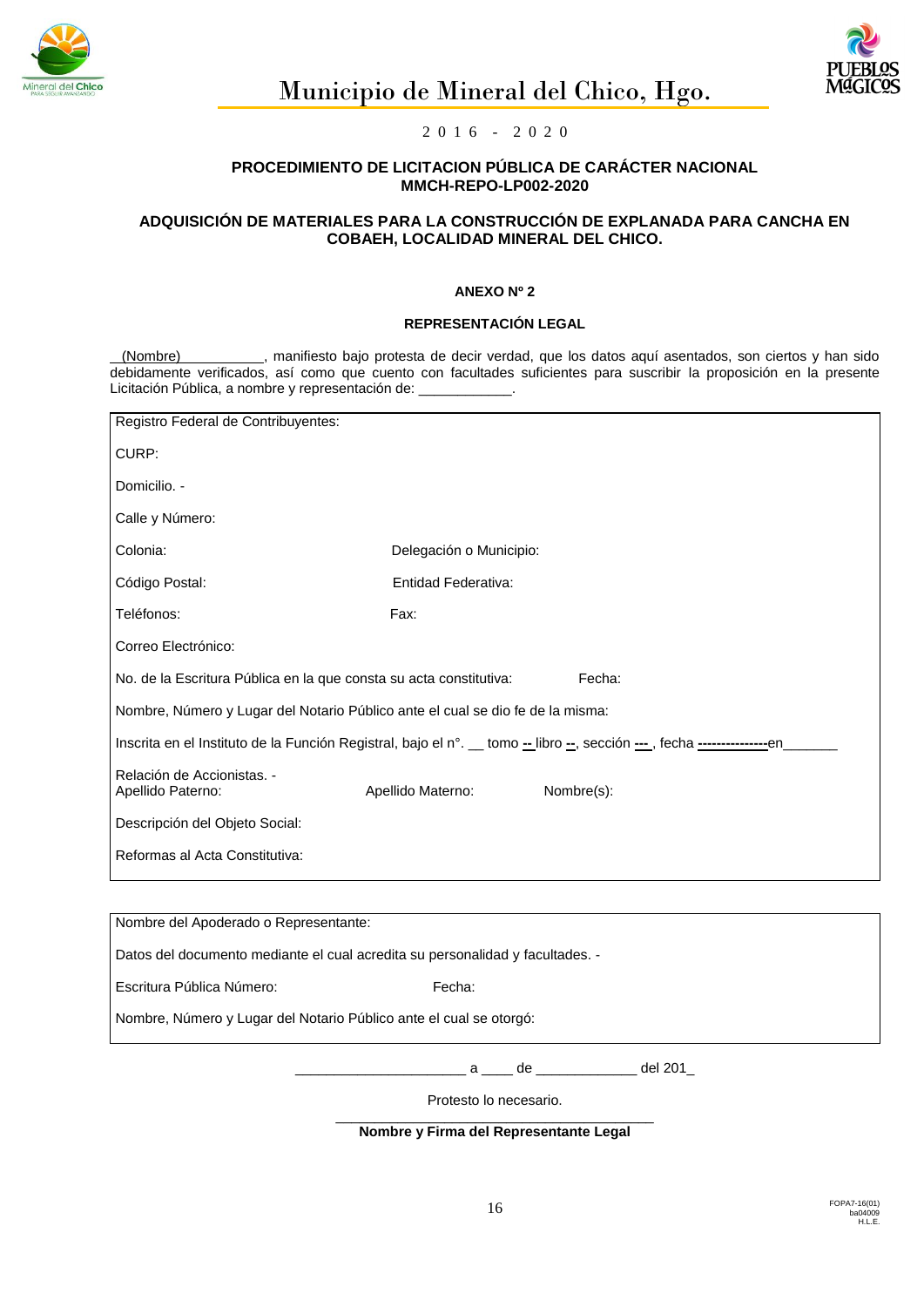



## **PROCEDIMIENTO DE LICITACION PÚBLICA DE CARÁCTER NACIONAL MMCH-REPO-LP002-2020**

## **ADQUISICIÓN DE MATERIALES PARA LA CONSTRUCCIÓN DE EXPLANADA PARA CANCHA EN COBAEH, LOCALIDAD MINERAL DEL CHICO.**

#### **ANEXO Nº 3**

#### **DECLARACIÓN DE INTEGRIDAD**

MUNICIPIO DEL MINERAL DEL CHICO. LUGAR Y FECHA

\_\_\_\_\_\_\_\_\_\_\_\_\_\_\_\_\_\_\_\_\_\_, EN MI CARÁCTER DE REPRESENTANTE LEGAL DE \_\_\_\_\_\_\_\_\_\_\_\_\_\_\_\_\_\_\_\_\_\_\_, POR MEDIO DEL PRESENTE Y BAJO PROTESTA DE DECIR VERDAD, MANIFIESTO QUE LA EMPRESA A LA CUAL REPRESENTO, POR SÍ MISMA O A TRAVÉS DE INTERPÓSITA PERSONA, SE ABSTENDRÁ DE ADOPTAR CONDUCTAS PARA QUE LOS SERVIDORES PÚBLICOS DEL CONVOCANTE, INDUZCAN O ALTEREN LAS EVALUACIONES DE LAS PROPOSICIONES, EL RESULTADO DEL PROCEDIMIENTO, U OTROS ASPECTOS QUE OTORGUEN CONDICIONES MÁS VENTAJOSAS CON RELACIÓN A LOS DEMÁS PARTICIPANTES.

SIN OTRO PARTICULAR, LE REITERO LA SEGURIDAD DE MI MÁS ALTA Y DISTINGUIDA CONSIDERACIÓN.

#### A T E N T A M E N T E

NOMBRE DEL LICITANTE.

**ANEXO N° 4** LICITACIÓN PÚBLICA (NACIONAL N°.

**FORMATO QUE DEBERÁN PRESENTAR LOS LICITANTES QUE PARTICIPEN EN EL PROCEDIMIENTO DE CONTRATACION, EN CASO DE EXISTIR IGUALDAD DE CONDICIONES, SE DARÁ PREFERENCIA A LAS PERSONAS QUE INTEGREN EL SECTOR DE MICRO, PEQUEÑAS Y MEDIANAS EMPRESAS EN EL ESTADO.**

\_\_\_\_\_\_\_\_\_\_\_\_\_\_de\_\_\_\_\_\_\_\_\_\_de\_\_\_\_\_\_\_\_\_\_

Presente

\_\_\_\_\_\_\_\_\_\_\_\_\_\_\_\_\_\_\_\_\_\_\_\_\_\_\_

Me refiero al procedimiento de Licitación Pública Nacional No.<br>
participa a través de la proposición que se contiene en el presente empresa participa a través de la proposición que se contiene en el presente sobre.

Sobre el particular, y en términos de lo previsto por la Ley de Adquisiciones, Arrendamientos y Servicios del Sector Público del Estado de Hidalgo, declaro bajo protesta de decir verdad, que mi representada pertenece al sector \_\_\_\_\_(6)\_\_\_\_\_, cuenta con \_\_\_\_(7)\_\_\_\_ empleados de planta registrados ante el IMSS y con \_\_\_\_\_\_\_(8)\_\_\_\_\_\_\_\_ personas subcontratadas y que el monto de las ventas anuales de mi representada es de \_\_\_\_\_\_\_\_(9)\_\_\_\_\_\_\_\_ obtenido en el ejercicio fiscal correspondiente a la última declaración anual de impuestos federales. Considerando lo anterior, mi representada se encuentra en el rango de una empresa \_\_\_\_\_\_\_(10)\_\_\_\_\_\_\_, atendiendo a lo siguiente:

| Estratificación         |                               |                             |                            |                |  |  |  |  |  |
|-------------------------|-------------------------------|-----------------------------|----------------------------|----------------|--|--|--|--|--|
| Tamaño<br><b>Sector</b> |                               | Rango<br>de<br>número<br>de | Rango de monto de ventas   | máximo<br>Tope |  |  |  |  |  |
| (10)                    | (6)                           | trabajadores $(7) + (8)$    | anuales (mdp) (9)          | combinado*     |  |  |  |  |  |
| Micro                   | Todas                         | Hasta 10                    | Hasta \$4                  | 4.6            |  |  |  |  |  |
| Pequeña                 | Comercio<br>Desde 11 hasta 30 |                             | Desde \$4.01 hasta \$100   | 93             |  |  |  |  |  |
|                         | Industria y Servicios         | Desde 11 hasta 50           | Desde \$4.01 hasta \$100   | 95             |  |  |  |  |  |
| Mediana                 | Comercio                      | Desde 31 hasta 100          | Desde \$100.01 hasta \$250 | 235            |  |  |  |  |  |
|                         | Servicios                     | Desde 51 hasta 100          |                            |                |  |  |  |  |  |
|                         | Industria                     | Desde 51 hasta 250          | Desde \$100.01 hasta \$250 | 250            |  |  |  |  |  |

\*Tope Máximo Combinado= (Trabajadores) x 10% + (Ventas Anuales) x 90%)

(7) (8) El número de trabajadores será el que resulte de la sumatoria de los puntos (7) y (8)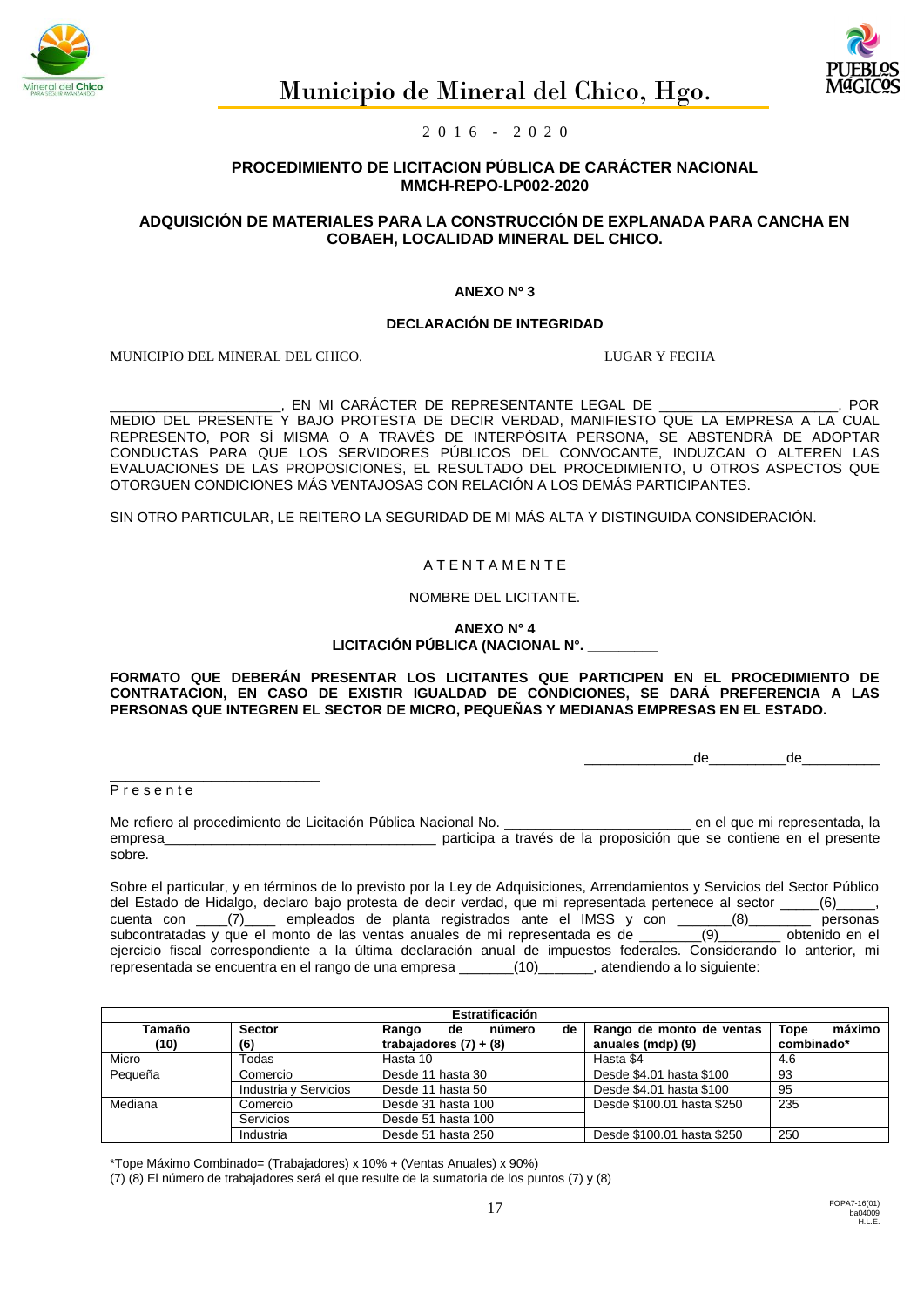



## **PROCEDIMIENTO DE LICITACION PÚBLICA DE CARÁCTER NACIONAL MMCH-REPO-LP002-2020**

## **ADQUISICIÓN DE MATERIALES PARA LA CONSTRUCCIÓN DE EXPLANADA PARA CANCHA EN COBAEH, LOCALIDAD MINERAL DEL CHICO.**

(10) El tamaño de la empresa se determina a partir del puntaje obtenido conforme a la siguiente fórmula: Puntaje de la empresa= (Número de trabajadores) x 10% + (Monto de Ventas Anuales) x 90% el cual debe ser igual o menor al Tope Máximo Combinado

Asimismo, manifiesto, bajo protesta de decir verdad, que el Registro Federal de Contribuyentes de mi representada es es tempo de la Registro Federal de Contribuyentes del (los) fabricante(s) de los bienes que integrante de l mi oferta, es (son)

## A T E N T A M E N T E

\_\_\_\_\_\_\_\_\_\_\_\_\_\_\_\_\_\_\_\_\_\_\_\_\_\_\_\_\_\_\_\_\_\_\_\_\_\_\_\_\_

#### **ANEXO N° 5 MODELO DE CONTRATO**

#### **LA CONVOCANTE SERA LA RESPONSABLE DE ADECUARDO A SUS NECESIDADES**

CONTRATO DE **COMPRA VENTA** QUE CELEBRAN, POR UNA PARTE, EL MUNICIPIO DE\_\_\_\_\_\_\_\_\_\_\_\_\_\_\_\_\_\_\_,

REPRESENTADO EN ESTE ACTO POR EL \_\_\_\_\_\_\_\_\_\_\_\_\_\_\_\_\_\_\_\_\_\_\_\_\_\_\_\_\_\_\_\_\_\_\_\_**,** EN SU CARACTER DE PRESIDENTE MUNICIPAL, A QUIEN EN LO SUCESIVO SE LE DENOMINARÁ **"MUNICIPIO";** Y POR LA OTRA, **----------- ---------------------------------------------------------------------------.** REPRESENTADA POR EL **---------------------------------------------------**

**----** EN SU CARÁCTER DE **REPRESENTANTE LEGAL** A QUIEN EN LO SUCESIVO SE LE DENOMINARÁ "EL PROVEEDOR", AL TENOR DE LAS SIGUIENTES:

#### **DECLARACIONES**

## **I.- DE "EL MUNICIPIO"**

- **A)** QUE DE CONFORMIDAD CON LOS ARTÍCULOS 23, 115 Y 116 DE LA CONSTITUCIÓN POLÍTICA DEL ESTADO DE HIDALGO, ES UNA INSTITUCIÓN CON PERSONALIDAD JURÍDICO- POLÍTICA Y TERRITORIO DETERMINADO, DOTADO DE FACULTADES PARA ATENDER LAS NECESIDADES DE SU NÚCLEO DE POBLACIÓN, PARA LO CUAL MANEJARÁ SU PATRIMONIO CONFORME A LAS LEYES EN LA MATERIA Y ELEGIRÁ DIRECTAMENTE A SUS AUTORIDADES.
- **B)** QUE DE CONFORMIDAD CON EL ARTÍCULO 9 DE LA LEY ORGÁNICA MUNICIPAL DEL ESTADO DE HIDALGO, EL AYUNTAMIENTO PODRÁ ADQUIRIR BIENES, EN CUALQUIERA DE LAS FORMAS PREVISTAS POR LA LEY DENTRO DE SU JURISDICCIÓN.
- **C)** QUE DE CONFORMIDAD CON LA LEY ORGÁNICA MUNICIPAL DEL ESTADO DE HIDALGO, EL PRESIDENTE MUNICIPAL, TENDRÁ FACULTADES PARA PROPONER, DE ACUERDO CON LAS NECESIDADES ADMINISTRATIVAS Y CON LA DISPONIBILIDAD DE RECURSOS FINANCIEROS, LAS DEPENDENCIAS QUE SEAN INDISPENSABLES PARA LA BUENA MARCHA DE LOS SERVICIOS PÚBLICOS. Y QUE CUENTA CON LA FACULTAD LEGAL PARA SUSCRIBIR EL PRESENTE INSTRUMENTO, DE CONFORMIDAD CON LA FRACCIÓN LIII DEL ARTÍCULO 52 DE LA LEY ANTES INDICADA.
- **D)** QUE EN SU ESTRUCTURA ORGÁNICA CUENTA CON LA HACIENDA MUNICIPAL, LA CUAL TIENE POR OBJETO OBTENER LOS RECURSOS FINANCIEROS NECESARIOS, PARA PROVEER A LOS GASTOS ORDINARIOS Y EXTRAORDINARIOS DEL MUNICIPIO.

**E)** QUE, DE ACUERDO CON EL PROGRAMA NORMAL DE ADQUISICIONES, ARRENDAMIENTOS Y PRESTACIÓN DE SERVICIOS, SE CONSIDERA PROCEDENTE EFECTUAR LA ADQUISICIÓN DE \_\_\_\_\_\_\_\_\_\_\_\_\_\_\_\_\_\_\_ PARA LA OBRA:<br>\_\_\_\_\_\_\_\_\_\_\_\_\_\_\_\_\_\_\_\_\_\_\_\_\_\_\_\_\_\_ EN ESTE MUNICIPIO, CON CLAVE DE OBRA: \_\_\_\_\_\_\_\_\_\_\_\_\_\_\_\_\_. CON RECURSOS EN ESTE MUNICIPIO, CON CLAVE DE OBRA: \_ AUTORIZADOS MEDIANTE OFICIO DE VALIDACIÓN NO. \_\_\_\_\_\_\_\_\_\_\_\_\_\_\_\_\_\_\_\_\_\_\_\_\_\_\_\_DE FECHA \_ BAJO LA MODALIDAD DE EJECUCIÓN DE ADMINISTRACIÓN DIRECTA.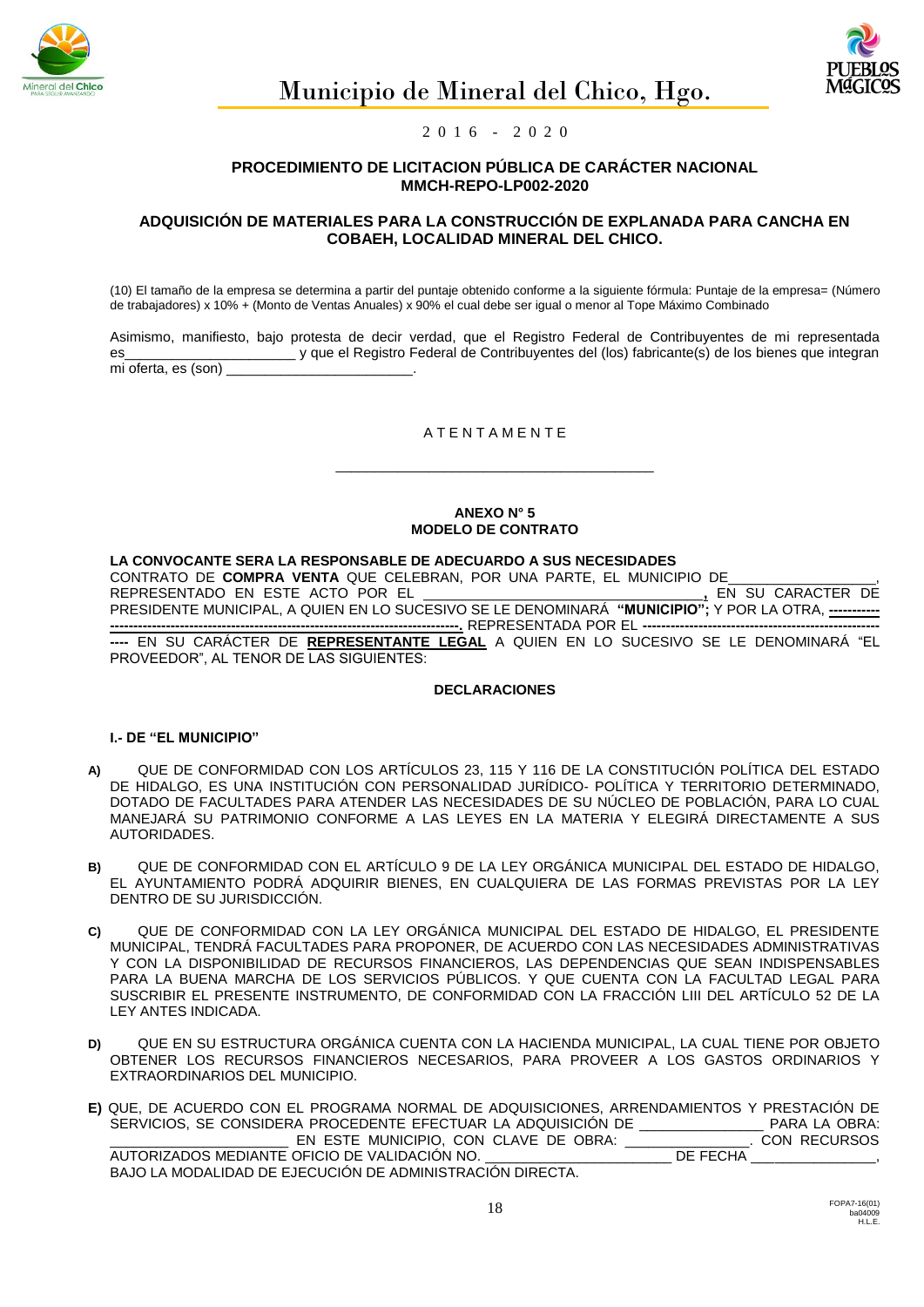



## **PROCEDIMIENTO DE LICITACION PÚBLICA DE CARÁCTER NACIONAL MMCH-REPO-LP002-2020**

## **ADQUISICIÓN DE MATERIALES PARA LA CONSTRUCCIÓN DE EXPLANADA PARA CANCHA EN COBAEH, LOCALIDAD MINERAL DEL CHICO.**

- **F)** QUE CUENTA CON RECURSOS SUFICIENTES PARA CUBRIR EL IMPORTE DEL PRESENTE CONTRATO, AUTORIZADOS POR\_\_\_\_\_\_\_\_\_\_\_\_\_\_\_\_\_ MEDIANTE OFICIO No. \_\_\_\_\_\_\_\_\_\_\_\_\_\_ DE FECHA\_\_\_\_\_\_\_\_\_\_\_\_\_.
- **G)** QUE UNA VEZ CUMPLIDOS LOS REQUISITOS FIJADOS PARA EL EJERCICIO DE LOS RECURSOS A EFECTO DE LLEVAR ADELANTE EL CUMPLIMIENTO DEL PROGRAMA, SE PROCEDIÓ A LA ADJUDICACIÓN DEL CONTRATO MEDIANTE EL PROCEDIMIENTO DE  $\qquad \qquad$ No.  $\qquad \qquad$ DE FECHA SANCIONADO POR EL COMITÉ DE ADQUISICIONES, ARRENDAMIENTOS Y SERVICIOS DEL SECTOR PÚBLICO DEL<br>MUNICIPIO DE LA EL COMITÉ DE ADOLIGO. \_\_\_\_\_\_\_\_\_\_, HIDALGO.
- **H)** QUE SEÑALA COMO DOMICILIO, \_\_\_\_\_\_\_\_\_\_\_\_\_\_\_\_\_\_\_, ESTADO DE HIDALGO. C.P. \_\_\_\_\_\_\_\_\_\_\_\_\_\_\_\_\_.

## **II. DEL "PROVEEDOR"**

- **A)** QUE ES UNA SOCIEDAD ANÓNIMA, (SI ES LA SOCIEDAD EN COMANDITA POR ACCIONES O SIMPLE, EN NOMBRE COLECTIVO ETC.) ....... LEGALMENTE CONSTITUIDA DE CONFORMIDAD CON LAS LEYES MEXICANAS COMO LO DEMUESTRA CON EL ACTA CONSTITUTIVA N° **--------------**VOLUMEN **--------** LIBRO **-----** OTORGADA ANTE LA FE DEL **----------------------------------------------------------------** NOTARIO PÚBLICO N° **---------**EN EJERCICIO EN LA CIUDAD DE **\_\_\_\_\_\_\_\_\_\_, HGO.,** LA CUAL SE ENCUENTRA INSCRITA EN EL INSTITUTO DE LA FUNCIÓN REGISTRAL, BAJO EL N°.\_\_ TOMO **--** LIBRO **--**, SECCION **---** , FECHA **------------------------**
- **B)** QUE EL **----------------------------------------** EN SU CARÁCTER DE **REPRESENTANTE LEGAL** TIENE FACULTADES PARA SUSCRIBIR EL PRESENTE INSTRUMENTO DE CONFORMIDAD CON EL PODER NOTARIAL N° **----------,** OTORGADO ANTE LA FE DEL **--------------------------------------------------** NOTARIO PÚBLICO N° **--------** DE LA CIUDAD DE **\_\_\_\_\_\_\_\_\_\_\_\_\_ HGO.**
- **C)** QUE TIENE CAPACIDAD PARA CONTRATAR Y OBLIGARSE PARA LA \_\_\_\_\_\_\_\_\_\_\_\_\_\_\_\_\_\_\_\_\_\_\_\_\_\_\_\_ QUE ESTE CONTRATO SE REFIERE Y DISPONE CON LOS ELEMENTOS Y ORGANIZACIÓN NECESARIA PARA EL SUMINISTRO DE LOS MISMOS.
- **D)** QUE CONOCE PLENAMENTE EL CONTENIDO DE LA LEY DE ADQUISICIONES, ARRENDAMIENTOS Y SERVICIOS DEL SECTOR PÚBLICO DEL ESTADO DE HIDALGO; LAS NORMAS Y DISPOSICIONES VIGENTES, RESPECTO DE LA COMPRA VENTA DE LOS BIENES REFERIDOS EN ESTE CONTRATO, COMO TAMBIÉN LAS DISPOSICIONES LEGALES TANTO DE CARÁCTER FEDERAL COMO ESTATAL APLICABLES A ESTA OPERACION.
- **E)** QUE SEÑALA COMO DOMICILIO LEGAL EL UBICADO EN **------------------------------------------------------------------------------------ -----------------**
- **F)** QUE CUENTA CON EL REGISTRO EN EL PADRÓN DE PROVEEDORES Nº **-------------**

## **III. DE LAS PARTES**

A) QUE, EN ATENCIÓN A LO EXPUESTO, ESTÁN CONFORMES CON SUJETAR SUS COMPROMISOS A LOS TÉRMINOS Y CONDICIONES SIGUIENTES:

#### **CLÁUSULAS**

**PRIMERA. -** QUE SE RECONOCEN LA PERSONALIDAD CON LA QUE SE OSTENTAN Y QUE NO LES HA SIDO REVOCADA NI EN FORMA ALGUNA MODIFICADA LO QUE DECLARAN BAJO PROTESTA DE DECIR VERDAD.

**SEGUNDA. - "**EL MUNICIPIO" COMPRA EN EJERCICIO DEL RECURSO SEÑALADO EN LAS DECLARACIONES Y "EL PROVEEDOR" SE OBLIGA A ENTREGAR EN PERFECTAS CONDICIONES Y DE ACUERDO A LAS ESPECIFICACIONES CONVENIDAS EN LA CONVOCATORIA A LA LICITACIÓN PÚBLICA, ANEXOS Y OFERTAS DE LA LICITACIÓN N° **---------------------------------** DE LOS BIENES CONSISTENTES EN: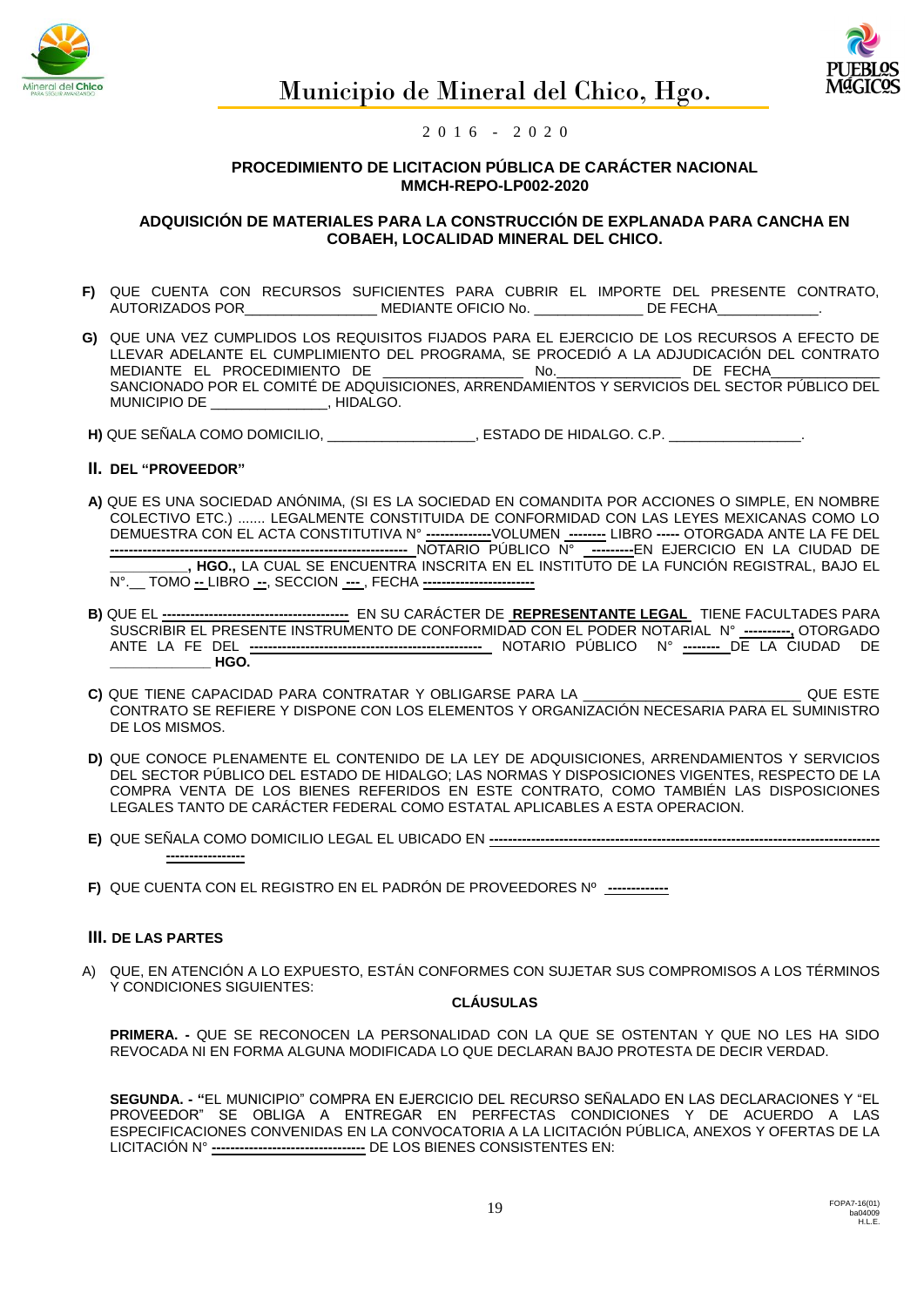



## **PROCEDIMIENTO DE LICITACION PÚBLICA DE CARÁCTER NACIONAL MMCH-REPO-LP002-2020**

**ADQUISICIÓN DE MATERIALES PARA LA CONSTRUCCIÓN DE EXPLANADA PARA CANCHA EN COBAEH, LOCALIDAD MINERAL DEL CHICO.**

--------------------------------------------------------------------------------------------------------------------------------------------------------------------- --------------------------------------------------------------------------------------------------------------------------------------------------------------------- ------------------------------------------

TERCERA.- "EL MUNICIPIO" CUBRIRÁ A "EL PROVEEDOR" LA CANTIDAD DE ----

**------------------------------------------------------------------** INCLUYE EL I.V.A. POR CONCEPTO DE PAGO DE LOS\_\_\_\_\_\_\_\_ MATERIA DEL PRESENTE CONTRATO. LOS PRECIOS PERMANECERÁN FIJOS Y NO HABRÁ ESCALATORIA ALGUNA.

**CUARTA. -** LAS PARTES RECONOCEN EXPRESAMENTE QUE EN EL PRECIO APROBADO SE ENCUENTRA INCLUIDO EL COSTO DE LOS BIENES, FLETES DE TRASLADO HASTA EL LUGAR DE ENTREGA Y LAS MANIOBRAS DE CARGA Y DESCARGA.

**QUINTA. -** LOS BIENES QUE SON OBJETO DE ESTA CONTRATACIÓN, SE AJUSTAN ESTRICTAMENTE A LAS ESPECIFICACIONES GENERALES Y TÉCNICAS QUE HAN SIDO PRESENTADAS POR **"EL MUNICIPIO"** Y ACEPTADAS POR **"EL PROVEEDOR",** PARA LA ADJUDICACIÓN DE ESTE CONTRATO, MISMAS QUE SE DETALLAN EN EL PEDIDO OFICIAL **No. -------** QUE SE AGREGAN AL PRESENTE COMO PARTE INTEGRAL DEL MISMO.

**SEXTA. - "EL MUNICIPIO"** EFECTUARÁ EL PAGO DE LA COMPRA VENTA POR CONDUCTO DE LA TESORERÍA MUNICIPAL, DE LA SIGUIENTE FORMA:

EL PAGO SERÁ REALIZADO: **--------------------------------------------------------------------------------------**

**\_\_\_\_\_\_\_\_\_\_\_\_\_\_\_\_\_\_\_\_\_\_\_\_\_\_\_\_\_\_\_\_\_\_\_**

**SÉPTIMA. -** EL LUGAR DE ENTREGA DE LOS BIENES OBJETO DEL PRESENTE CONTRATO SERÁ EN: **-------------------**

**OCTAVA. - "EL PROVEEDOR"** SE OBLIGA A REALIZAR LA ENTREGA DE \_\_\_\_\_\_\_\_\_\_\_\_\_\_\_CONFORME A LO CONVENIDO Y APROBADO POR LAS PARTES QUE FIRMAN ESTE INSTRUMENTO, ACORDANDO QUE EL PLAZO MÁXIMO PARA EFECTUAR LA ENTREGA DE LOS BIENES CONTRATADOS SERÁ ---

**NOVENA. -** "**EL PROVEEDOR"** EFECTUARÁ EL TRASLADO DE LOS BIENES OBJETO DE ESTA OPERACIÓN POR SU EXCLUSIVA CUENTA, BAJO SU RESPONSABILIDAD DEL DAÑO QUE PUEDA SUFRIR EL MISMO DURANTE EL TRASLADO.

**DÉCIMA. - "EL PROVEEDOR"** RESPONDERÁ DE LOS DEFECTOS DE MATERIALES Y MANO DE OBRA, COMPROMETIÉNDOSE A SUSTITUIRLOS POR OTROS QUE CUMPLAN CON LAS ESPECIFICACIONES DE SU OFERTA, GARANTIZANDO DICHA RESPONSABILIDAD MEDIANTE \_\_\_\_\_\_\_\_\_\_\_\_\_\_\_\_\_\_\_\_\_\_\_\_\_\_\_\_, POR UN 10% DEL IMPORTE TOTAL DEL CONTRATO, QUE TAMBIÉN RESPONDERA POR LA OPORTUNA ENTREGA DE LOS

BIENES, CALIDAD Y ESPECIFICACIONES REQUERIDAS. **DÉCIMA PRIMERA. -** PARA EL CASO DE QUE **"EL PROVEEDOR"** NO ENTREGUE LOS BIENES A ENTERA SATISFACCIÓN DE **"EL MUNICIPIO"** EN EL PLAZO PREVISTO, RETENDRÁ Y APLICARÁ EN FAVOR DEL ERARIO ESTATAL COMO PENA CONVENCIONAL EL EQUIVALENTE AL \_\_\_\_\_\_\_\_\_\_\_\_\_\_\_\_\_\_\_\_\_ SOBRE EL PRECIO DE LOS BIENES PENDIENTES DE ENTREGAR POR CADA DÍA NATURAL DE ATRASO QUE TRANSCURRA DESDE LA FECHA FIJADA PARA SU ENTREGA O HASTA LA ENTERA SATISFACCIÓN DE **"EL MUNICIPIO"**, INDEPENDIENTEMENTE QUE PODRÁ OPTAR POR EXIGIR EL CUMPLIMIENTO.

**DÉCIMA SEGUNDA. - "EL PROVEEDOR"** SÓLO PODRÁ SER RELEVADO DEL PAGO DE LA PENA CONVENCIONAL CUANDO DEMUESTRE SATISFACTORIAMENTE A **"EL MUNICIPIO"** QUE NO LE FUE POSIBLE REALIZAR OPORTUNAMENTE EL SUMINISTRO POR CAUSAS DE FUERZA MAYOR A SU VOLUNTAD.

**DÉCIMA TERCERA.-** ESTE CONTRATO PODRÁ SER RESCINDIDO DE PLENO DERECHO POR **"EL MUNICIPIO"** SIN NECESIDAD DE RESOLUCIÓN JUDICIAL EN TÉRMINOS DEL CÓDIGO CIVIL PARA EL ESTADO DE HIDALGO Y DE LA LEY DE ADQUISICIONES, ARRENDAMIENTOS Y SERVICIOS DEL SECTOR PÙBLICO DEL ESTADO DE HIDALGO, MEDIANTE SIMPLE AVISO DADO POR ESCRITO A **"EL PROVEEDOR"** CON DERECHO A LA RESTITUCIÓN DE LAS CANTIDADES ENTREGADAS POR CONCEPTO DE ANTICIPO EN UN PLAZO NO MAYOR DE \_\_\_\_\_\_\_\_\_ DÍAS, A PARTIR DEL CUAL GENERARÁ INTERESES MORATORIOS A RAZÓN DE LOS CETES, SIN PERJUICIO DE HACER EFECTIVAS LAS PENAS PACTADAS PARA EL CASO DE INCUMPLIMIENTO, EN LOS SIGUIENTES CASOS: